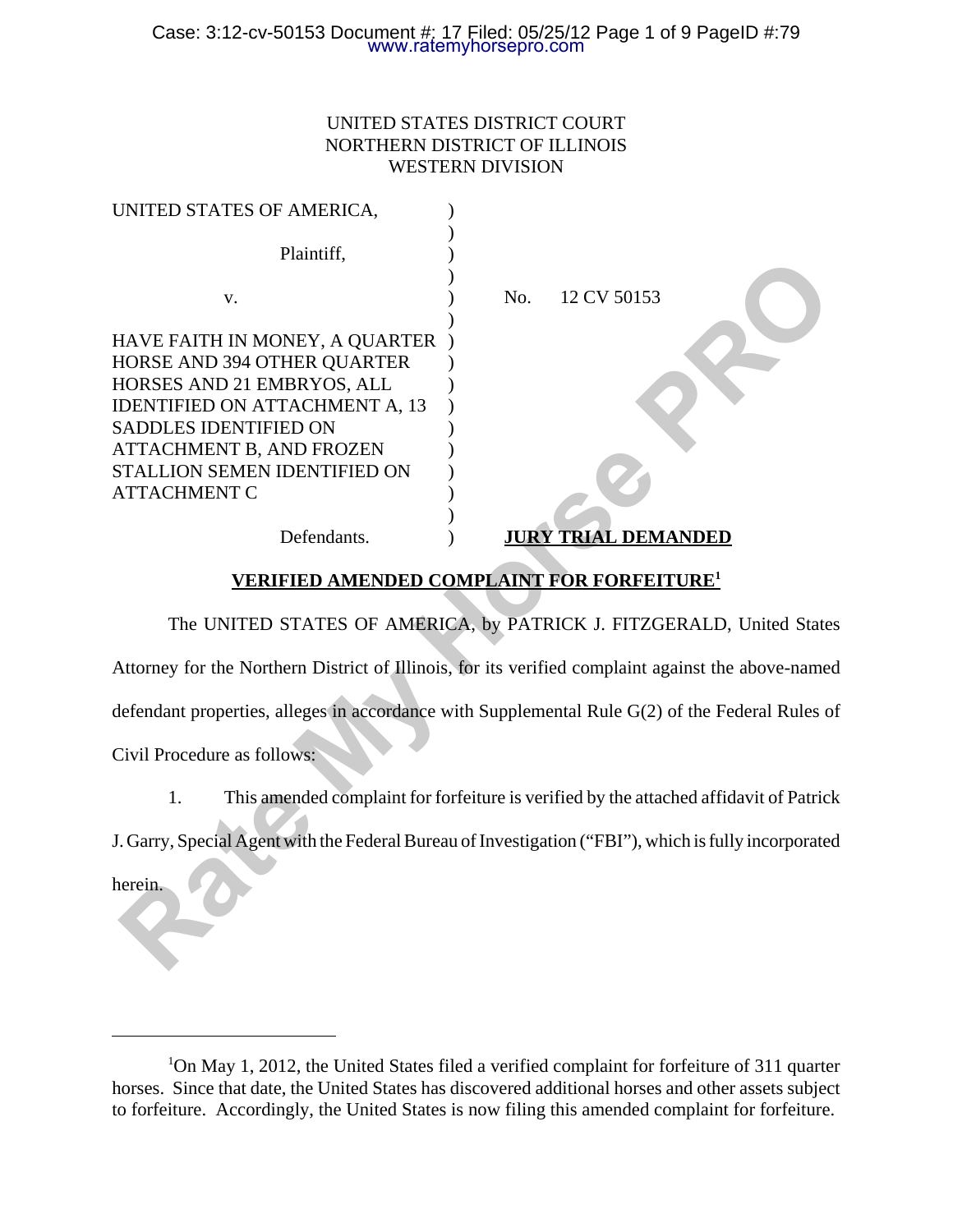#### Case: 3:12-cv-50153 Document #: 17 Filed: 05/25/12 Page 2 of 9 PageID #:80 www.ratemyhorsepro.com

### **Jurisdiction and Venue**

2. This is an *in rem* forfeiture action brought pursuant to Title 18, United States Code, Section 981(a)(1)(C), for forfeiture of Have Faith in Money, a quarter horse and 395 other quarter horses and 21 embryos, all identified on Attachment A, 13 saddles, identified on Attachment B, and frozen stallion semen from 8 horses, identified in Attachment C, ("defendant properties"), as properties which constitute and are derived from proceeds obtained from violations of Title 18, United States Code, Section 1343. Experimentation Nutation Association Nutation Nutation Nutation Nutation Nutation Nutation Nutation Nutation Nutation Nutation Nutation Nutation Nutation Server is when the concept of School School School School School Sch

3. This court has *in rem* jurisdiction over the defendant properties pursuant to Title 28, United States Code, Sections 1355(b)(1)(A) and (d), as the acts giving rise to the forfeiture occurred within the Northern District of Illinois.

4. Venue is proper under 28 U.S.C. § 1395(b) because the acts giving rise to the forfeiture occurred in this district.

### **Statutory Authority**

5. This *in rem* forfeiture action is brought pursuant to Title 18, United States Code, Section 981(a)(1)(C).

### **Specific Allegations**

6. From approximately 1983 to April 17, 2012, Rita A. Crundwell ("Crundwell") was employed as the Comptroller for the City of Dixon. As Comptroller, Crundwell handled all of the finances for the City of Dixon.

7. At least as early as 1999, Crundwell controlled an account ending in the numbers 9530 at a financial institution in Dixon (hereinafter "9530 account"). Bank records for the 9530 account for the time period of July 2006 through March 2012 show that the primary account holder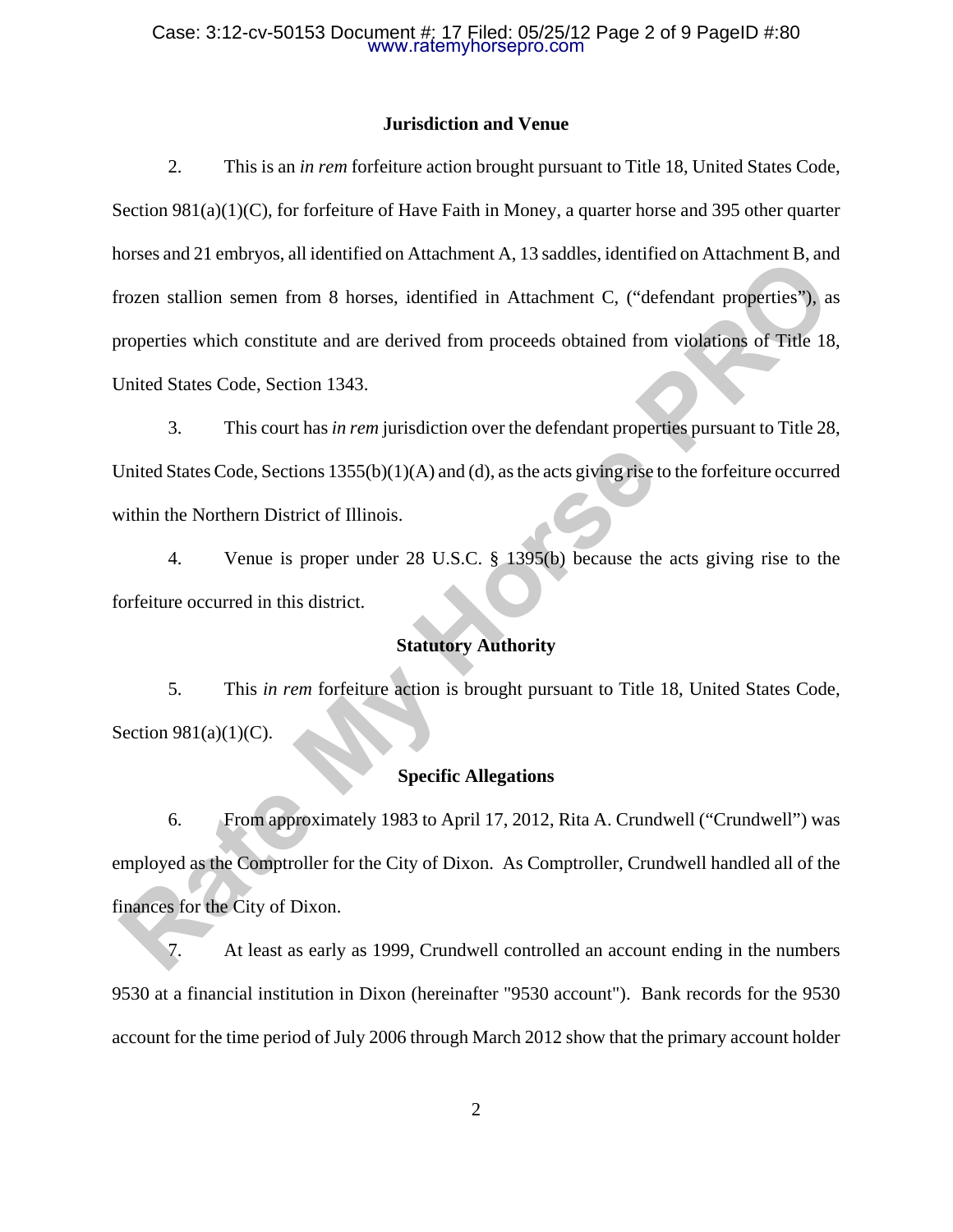#### Case: 3:12-cv-50153 Document #: 17 Filed: 05/25/12 Page 3 of 9 PageID #:81 www.ratemyhorsepro.com

for the 9530 account is the City of Dixon, with a joint account holder listed as "RSCDA." Monthly bank statements for the 9530 account list the account holder as "City of Dixon, P.O. Box 386, RSCDA, Dixon, Illinois 61021-0386," and the checks written on the 9530 account list the account holder as "R.S.C.D.A., C/O Rita Crundwell, P.O. Box 482, Dixon, IL 61021."

8. Additional records from Fifth Third Bank and US Bank show that the City of Dixon maintained the following accounts between September 2011 and March 2012: 1) Fifth Third Bank "Corporate Fund" account ending in the numbers 2563 ("2563 account"); 2) Fifth Third Bank "Sales Tax Fund" account ending in the numbers 8373 ("8373 account"); 3) Midland States Bank "Capital Project Fund" account ending in the numbers 0066 ("0066 account"); 4) Midland States Bank "Motor Fuel Fund" account ending in the numbers 3675 ("3675 account"); 5) US Bank Money Market account ending in the numbers 1128 ("1128 account"); and 6) Fifth Third Bank "Capital Development Fund" account ending in the number 7503 ("7503 account"). muer as K.3X.1.1.7.4, C.0 Kin Chinawell, F. 0. Box 462, Dixon, H. 01021.<br> **Raditional records from Fifth Third Bank and US Bank show that the City of Dixon<br>
Raintianed the following account shetween September 2011 and Marc** 

9. Records obtained from US Bank show that between September of 2011 and February of 2012, approximately \$2,783,912 of tax funds were electronically deposited into the 1128 account, including:

| \$1,315,828 | Municipal 1% Share of Sales Tax        |
|-------------|----------------------------------------|
| \$456,575   | <b>Local Share of Income Tax</b>       |
| \$398,285   | <b>Non-Home Rule Sales Tax</b>         |
| \$264,709   | Personal Property Replacement Tax      |
| \$198,017   | Motor Fuel Tax                         |
| \$108,288   | Local Share of State Use Tax           |
| \$42,210    | Simplified Mun. Telecommunications Tax |

10. US Bank records show that the above distributions were derived from a local government investment pool called The Illinois Funds. The total of \$2,783,912 represents the City

3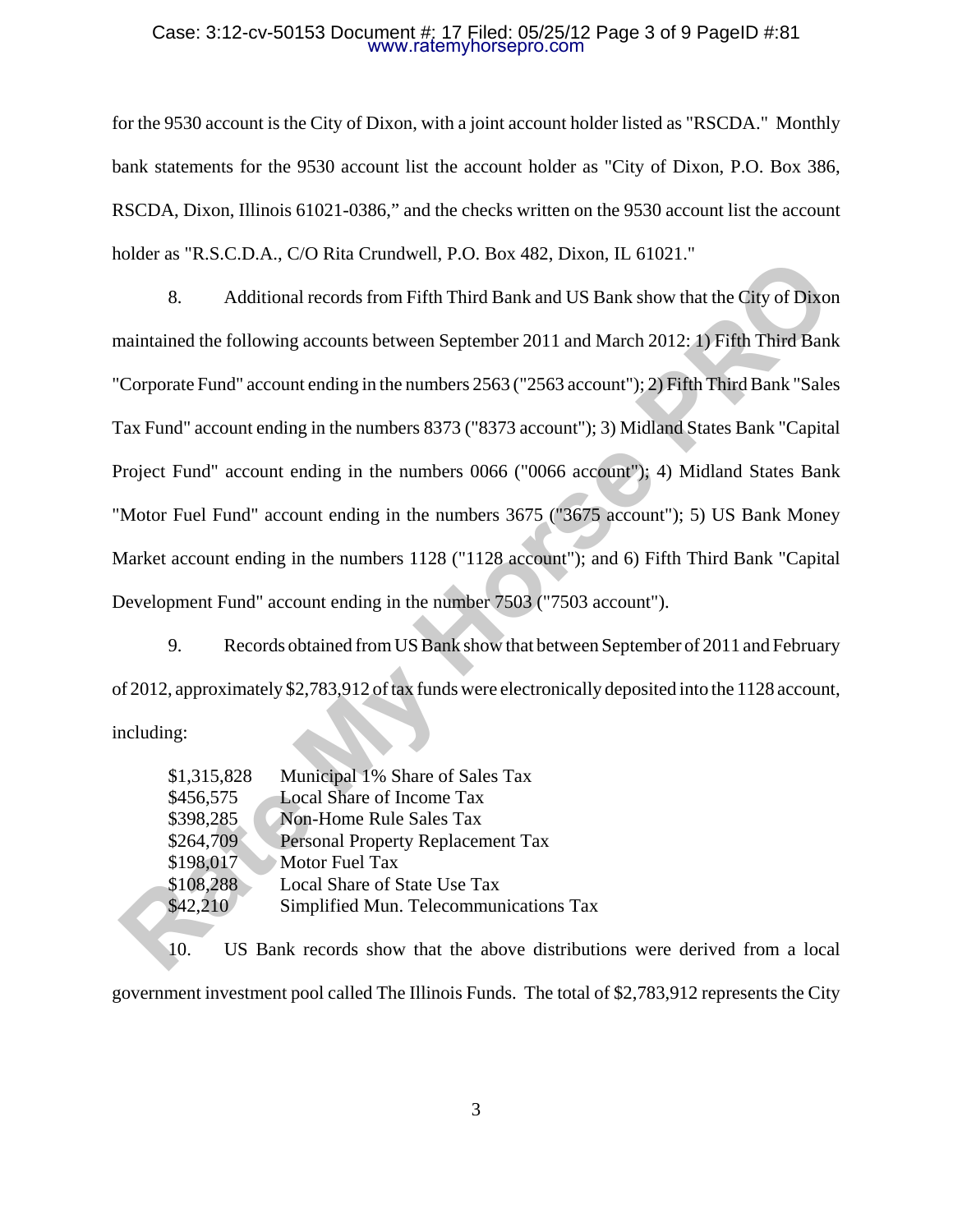#### Case: 3:12-cv-50153 Document #: 17 Filed: 05/25/12 Page 4 of 9 PageID #:82 www.ratemyhorsepro.com

of Dixon's share of distributions made by the State of Illinois from September of 2011 through February of 2012.

11. Between September of 2011 and February of 2012, Crundwell, in her capacity as Comptroller for the City of Dixon, caused \$3,039,000 to be wired out of the 1128 account into other City of Dixon accounts, as follows:

| \$1,788,000 | Wires into 7503 Account |
|-------------|-------------------------|
| \$796,000   | Wires into 2563 Account |
| \$255,000   | Wires into 8373 Account |
| \$200,000   | Wires into 3675 Account |

12. In order to complete the wire transfers, Crundwell called bank employees of US Bank in Springfield, Illinois and requested the amounts of the wire transfers and directed that the funds be transferred to the specified accounts.

13. Upon receiving Crundwell's instructions for the wire transfers, US Bank employees transferred \$2,839,000 in funds from the US Bank account at the Federal Reserve Bank in Saint Paul, Minnesota to the Fifth Third Bank accounts at the Federal Reserve Bank in Cincinnati, Ohio for credit to the accounts ending in the numbers 7503, 2563, and 8373, all held in the name of the City of Dixon at Fifth Third Bank in Dixon, Illinois. Chy of Dixon accounts, as follows:<br> **Rate My Horse Property Conservant Changes and Chy of Dixon account**<br> **Rate My Horse PROP** Wires into 2503 Account<br> **Rate STAR 000** Wires into 2503 Account<br> **Rate STAR 000** Wires into 26

14. Upon receiving Crundwell's instructions for the wire transfers, US Bank employees transferred \$200,000 in funds from the US Bank account at the Federal Reserve Bank in Saint Paul, Minnesota to the Midland States Bank account at the Federal Reserve Bank in Effingham, Illinois for credit to the account ending in the numbers 3675 held in the name of the City of Dixon at Midland States Bank in Dixon, Illinois.

15. Between September of 2011 and January of 2012, Crundwell in her capacity as Comptroller for the City of Dixon, wrote checks payable to "Capital Development Fund", and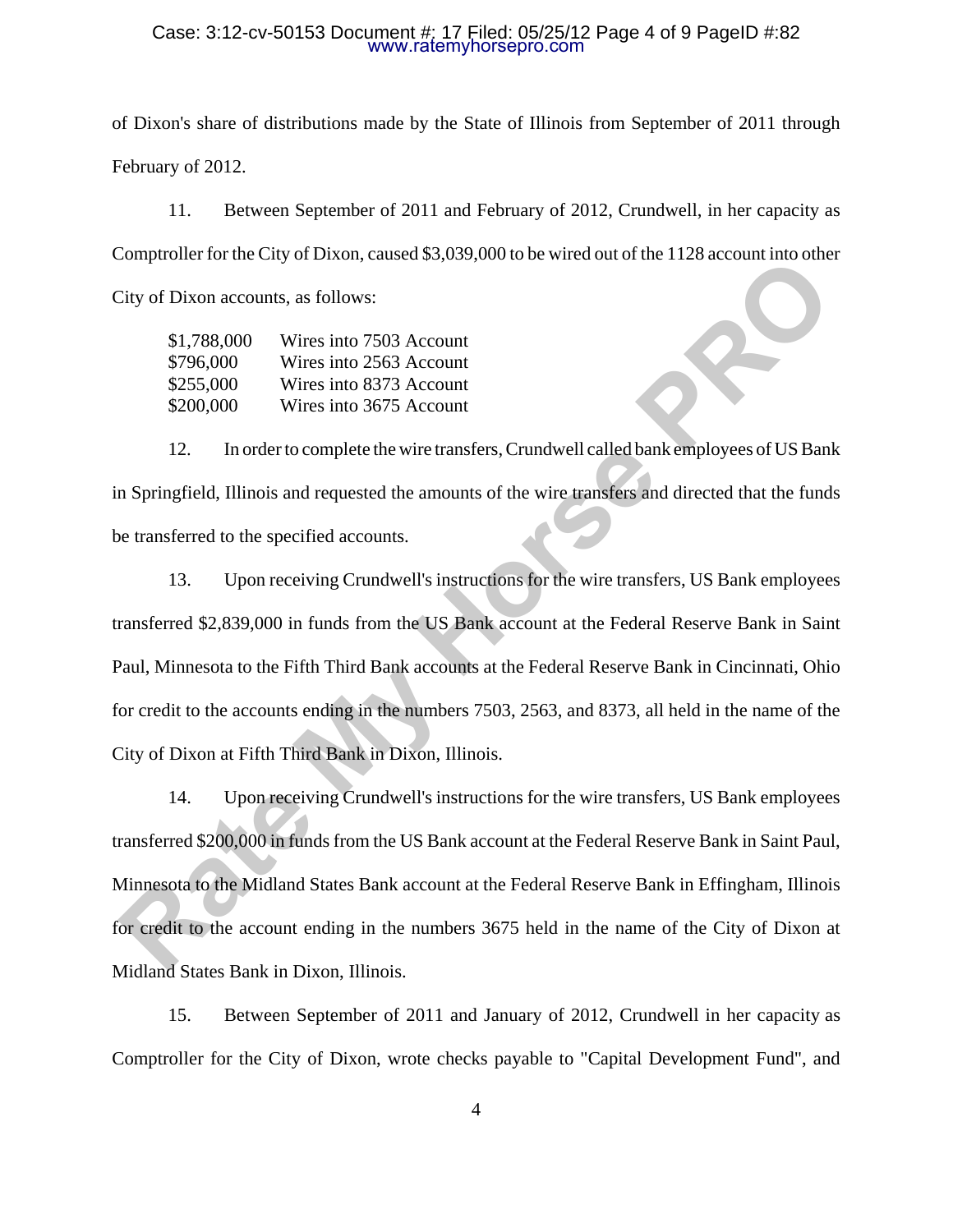#### Case: 3:12-cv-50153 Document #: 17 Filed: 05/25/12 Page 5 of 9 PageID #:83 www.ratemyhorsepro.com

caused the checks to be deposited into the 7503 Account. These checks were drawn from various City of Dixon accounts as follows:

| \$950,000 | Checks drawn from 2563 Account |
|-----------|--------------------------------|
| \$120,000 | Checks drawn from 8373 Account |
| \$174,253 | Checks drawn from 0066 Account |

16. Fifth Third Bank and US Bank records show that Crundwell, in her capacity as Comptroller for the City of Dixon, caused a total of \$2,522,253, in wires and checks, to be deposited into the 7503 account between September of 2011 and January of 2012.

17. Between September of 2011 and March of 2012, Crundwell, in her capacity as Comptroller for the City of Dixon, wrote 19 checks drawn on the 7503 account, amounting to \$3,558,000.00 and payable to "Treasurer." Crundwell caused all of these checks to be deposited into the 9530 account. **Rate Associates the My Horse Process and Associates**<br>
16. Fifth Third Bank and US Bank records show that Crundwell, in her capacity are<br>
20 comptroller for the City of Dixon, caused a total of \$2,522,233, in wires and cho

18. Most of the City of Dixon funds that were transferred into the 9530 account were used by Crundwell to purchase personal assets including vehicles and to pay for Crundwell's personal expenses as well as for the expenses related to her horse business.

19. Fifth Third Bank records for the 9530 account show that of the approximately \$3,558,000 in City of Dixon funds a total of \$3,311,860.25 was withdrawn from that account through checks and online withdrawals. Of the \$3,311,860.25 in withdrawals, only \$74,274.27 was related to the City of Dixon's operations.

20. Fifth Third Bank records show that, from July of 2006 through March of 2012, Crundwell caused \$29,421,310.00 to be deposited from the Capital Development Account into the 9530 Account. Crundwell also caused \$794,977.43 to be deposited from various checks made

5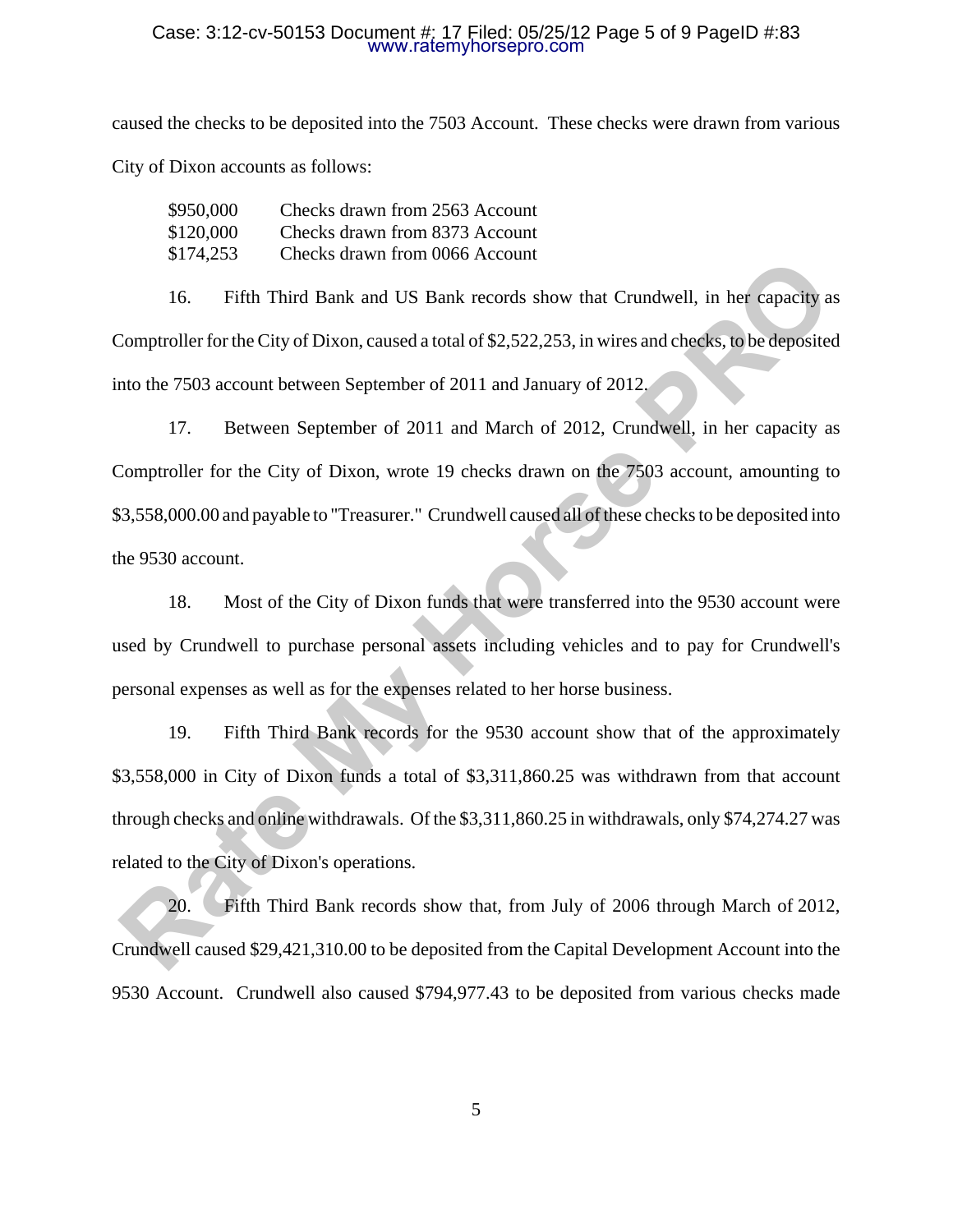#### Case: 3:12-cv-50153 Document #: 17 Filed: 05/25/12 Page 6 of 9 PageID #:84 www.ratemyhorsepro.com

payable to the "City of Dixon." During that time, the 9530 account received \$20,216.08 in interest deposits.

21. In total, Crundwell deposited \$30,236,503.51 in funds belonging to the City of Dixon into the 9530 account between July 2006 through March 2012.

22. Bank records from Fifth Third Bank show that Crundwell used the 9530 account to pay for personal expenses as well as expenses related to her horse business including purchasing saddles and other equipment for her horses. During the period of July 2006 through March 2012, Crundwell paid \$30,173,009.02 in checks, online payments, and other withdrawals. Of those items, only six checks, made payable to the "Sewage Fund" and "Corporate Fund," totaling \$153,745.93, related to business conducted by the City of Dixon.

23. Illinois Secretary of State Records show that Rita Crundwell is the only member of RC Quarter Horses, LLC, a limited liability company with a principal office located at 1679 US Route 52, Dixon, Illinois 61021. An online press release dated December 15, 2011 on the website "GoHorseShow.com" (http://gohorseshow.com/article/Columns/Sudden\_Scoop/Announcing\_the\_ 2012\_RC\_Quarter\_Horses\_Production\_Sale\_at\_MeriJ/36655), states "On July 28, 2012, over 75 horses owned by Rita Crundwell sell at her RC Quarter Horses ranch in Dixon, Illinois." The press release further states that the sale will take place at "Rita's ranch, RC Quarter Horses , 1556 Red Brick Rd , Dixon, IL 61021" and that the sale will be managed by "Jim McKillips, MERI-J RANCH - PERCOTT Company, LLC." The Wave the Solution Hetween any 2000 uniong Forther 2012.<br>
22. Bank records from Fifth Third Bank show that Crundwell used the 9530 account to<br>
22. Bank records from Fifth Third Bank show that Crundwell used the 9530 acc

24. On April 17, 2012, Crundwell was arrested by the FBI in Dixon, Illinois based on a federal criminal complaint filed in the Northern District of Illinois, Western Division, case number 12 CR 50027 that charged her with wire fraud, in violation of Title 18, United States Code, Section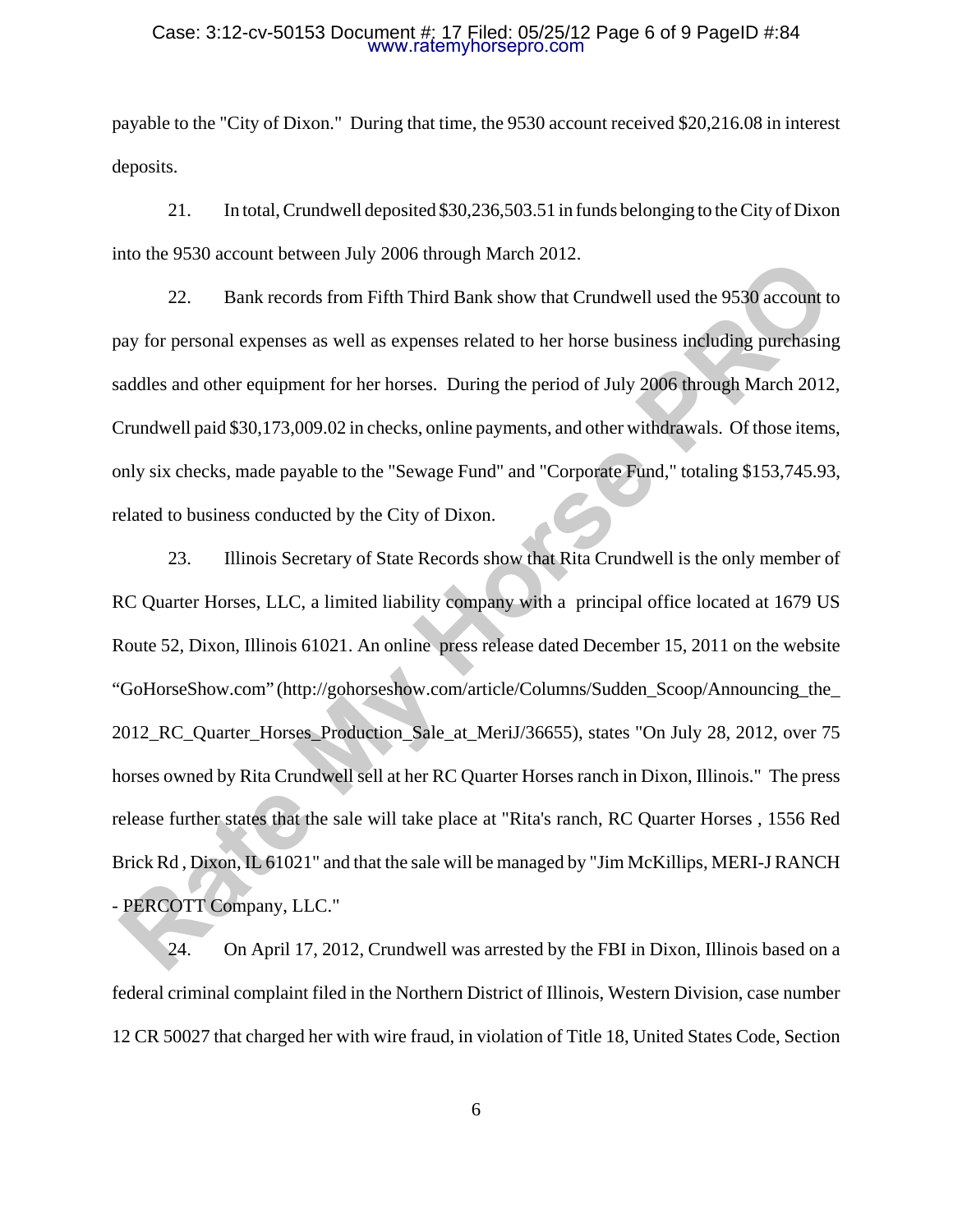#### Case: 3:12-cv-50153 Document #: 17 Filed: 05/25/12 Page 7 of 9 PageID #:85 www.ratemyhorsepro.com

1343. FBI Special Agents interviewed Crundwell in Dixon the day of her arrest. During that interview Crundwell stated, among other things, that:

a. Crundwell owns between 350 and 400 horses. All of the horses have identification chips in their necks and she kept a list of the horses on a "thumbdrive" (electronic storage device).

b. Crundwell used proceeds she wrongfully obtained through the RSCDA account to pay for the upkeep of all the horses.

c. Crundwell also used proceeds she wrongfully obtained through the RSCDA account to purchase some of the horses.

25. During a search of Crundwell's office at City Hall, 121 W. Second Street, in Dixon, Illinois on April 17, 2012, among the items seized was an electronic storage device, also known as a thumbdrive.

26. The thumbdrive contained a list of the horses owned by Crundwell as well as their locations.

27. The records contained on the thumbdrive as well as records obtained from the American Quarter Horse Association show that Rita A. Crundwell is the owner of the horses and embryos listed in Attachment A. **Rate My Horse III** and the section and she sept a not of the mosses of a "maintainver" effection<br>to transport of pay for the upkeep of all the horses.<br> **RACCON**<br> **RACCON**<br> **RACCON**<br> **RACCON**<br> **RACCON**<br> **RACCON**<br> **RACCON**<br>

28. The saddles listed in Attachment B were seized by FBI agents from the Meri-J Ranch in Beloit, Wisconsin on April 17, 2012 and are owned by Crundwell.

29. The frozen stallion semen listed Attachment C is owned by Crundwell.

30. For the reasons stated herein and in the attached affidavit, there is probable cause to believe that the property listed in Attachments A, B and C is subject to forfeiture pursuant to Title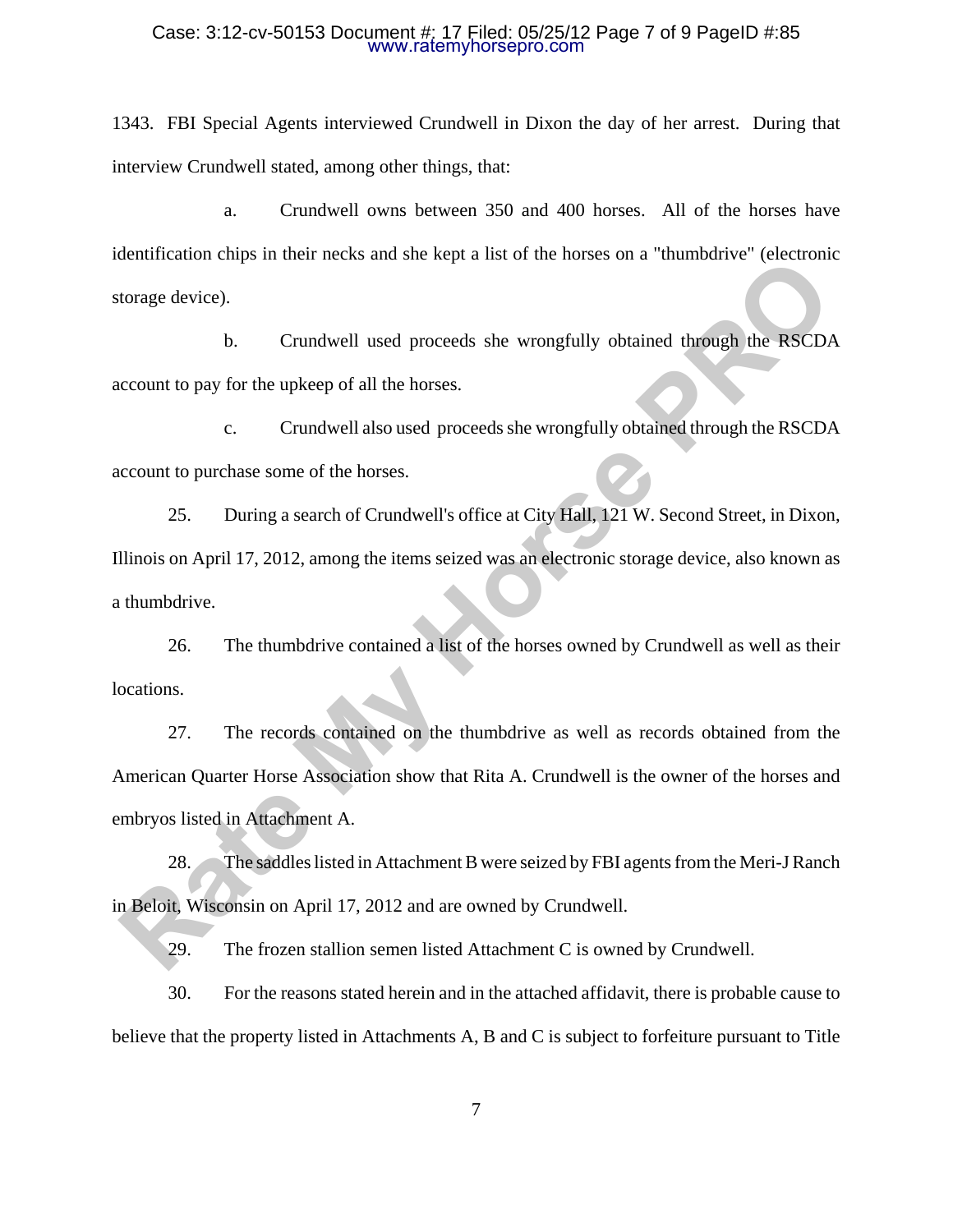#### Case: 3:12-cv-50153 Document #: 17 Filed: 05/25/12 Page 8 of 9 PageID #:86 www.ratemyhorsepro.com

18, United States Code, Section 981(a)(1)(C), as property which constitutes and is derived from proceeds traceable to violations of Title 18, United States Code, Section 1343.

WHEREFORE, the United States of America requests:

A. That the defendant properties be proceeded against for forfeiture and condemnation,

that due notice be given to all interested parties to appear and show cause why the forfeiture should not be decreed;

B. That the court adjudge and decree that the defendant properties be forfeit to the

United States and disposed of according to law; and

**Rate My** 

C. The United States requests that any trial be before a jury.

Respectfully submitted,

PATRICK J. FITZGERALD United States Attorney

By: /s JOSEPH C. PEDERSEN JOSEPH PEDERSEN SCOTT PACCAGNINI Assistant United States Attorneys 327 South Church Street Suite 3300 Rockford, IL 61101 (815) 987-4444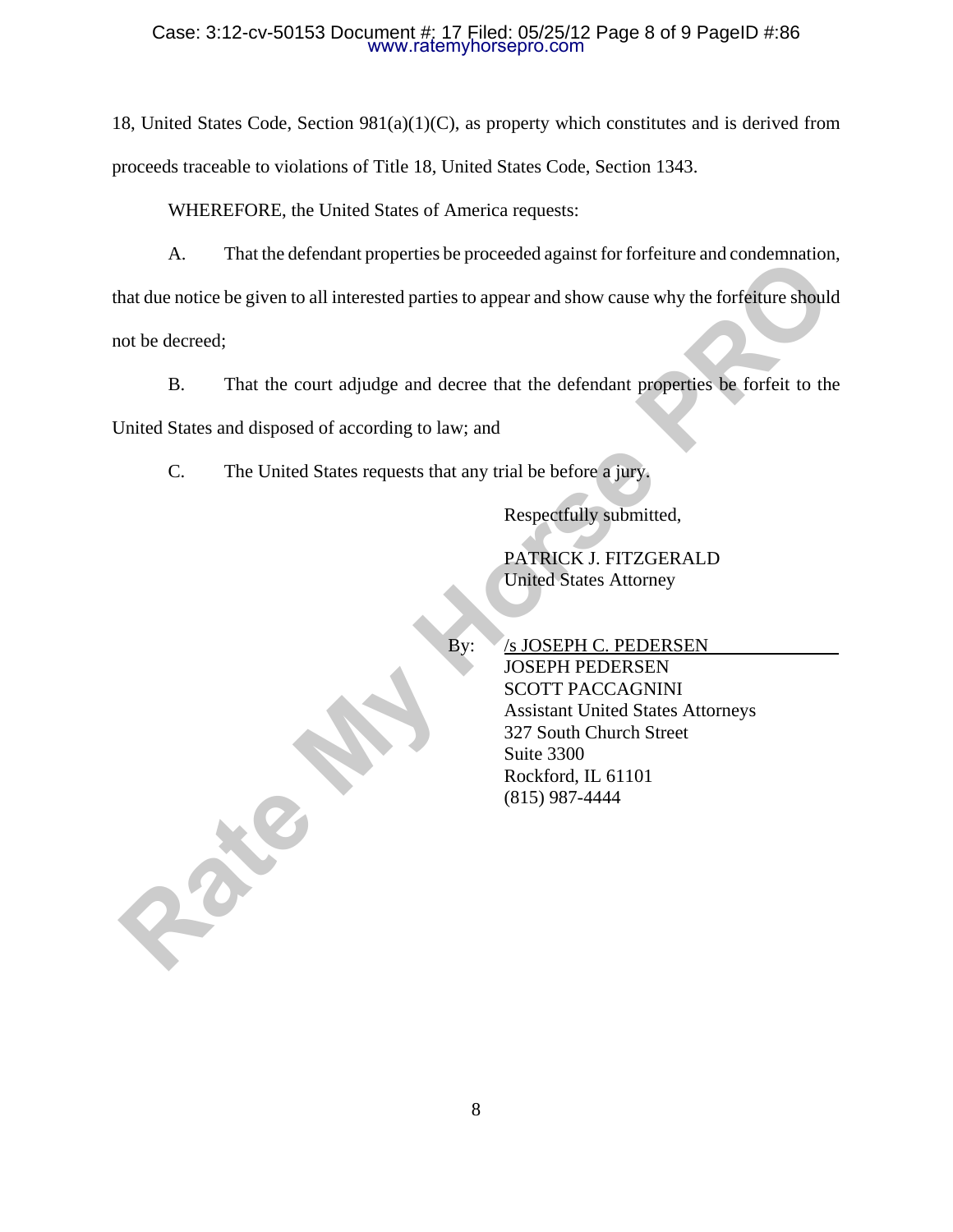#### Case: 3:12-cv-50153 Document #: 17 Filed: 05/25/12 Page 9 of 9 PageID #:87 www.ratemyhorsepro.com

| State of Illinois   |    |
|---------------------|----|
|                     | SS |
| County of Winnebago |    |

### AFFIDAVIT

I, Patrick Garry, having first been duly sworn, upon oath, deposes and states as follows:

1. I am a Special Agent with the Federal Bureau of Investigation and have been so employed for approximately six years. As a Special Agent with FBI, I investigate criminal violations relating to white collar crime, including mail, wire, and bank fraud.

2. I have read the complaint in this matter and the facts alleged are true and correct to the best of my knowledge and belief based upon my own personal knowledge as well as information I have received from other agents, persons and documents, and it does not include each and every fact known to me concerning this investigation but is submitted for the limited purpose of establishing a basis to believe the property identified is subject to forfeiture. **Ratrick Garry, having first been duly sworn, upon oath, deposes and states as follows:**<br>
1. **Fam a Special Agent with the Federal Bureau of Investigation and have been so<br>
ployed for approximately six years. As a Special** 

3. I declare under penalty of perjury under the laws of the United States of America that the foregoing is true and correct.

Executed on the  $25^{1/2}$  of May, 2012, in Rockford, Illinois.

Special Agent Federal Bureau of Investigation

SUBSCRIBED and SWORN to before me this  $\mathcal{A}$  day of May 2012.

**OFFICIAL SEAL RONELLE L JOHNSON Notary Public - State of Illinois My Commission Expires Apr 29, 2014**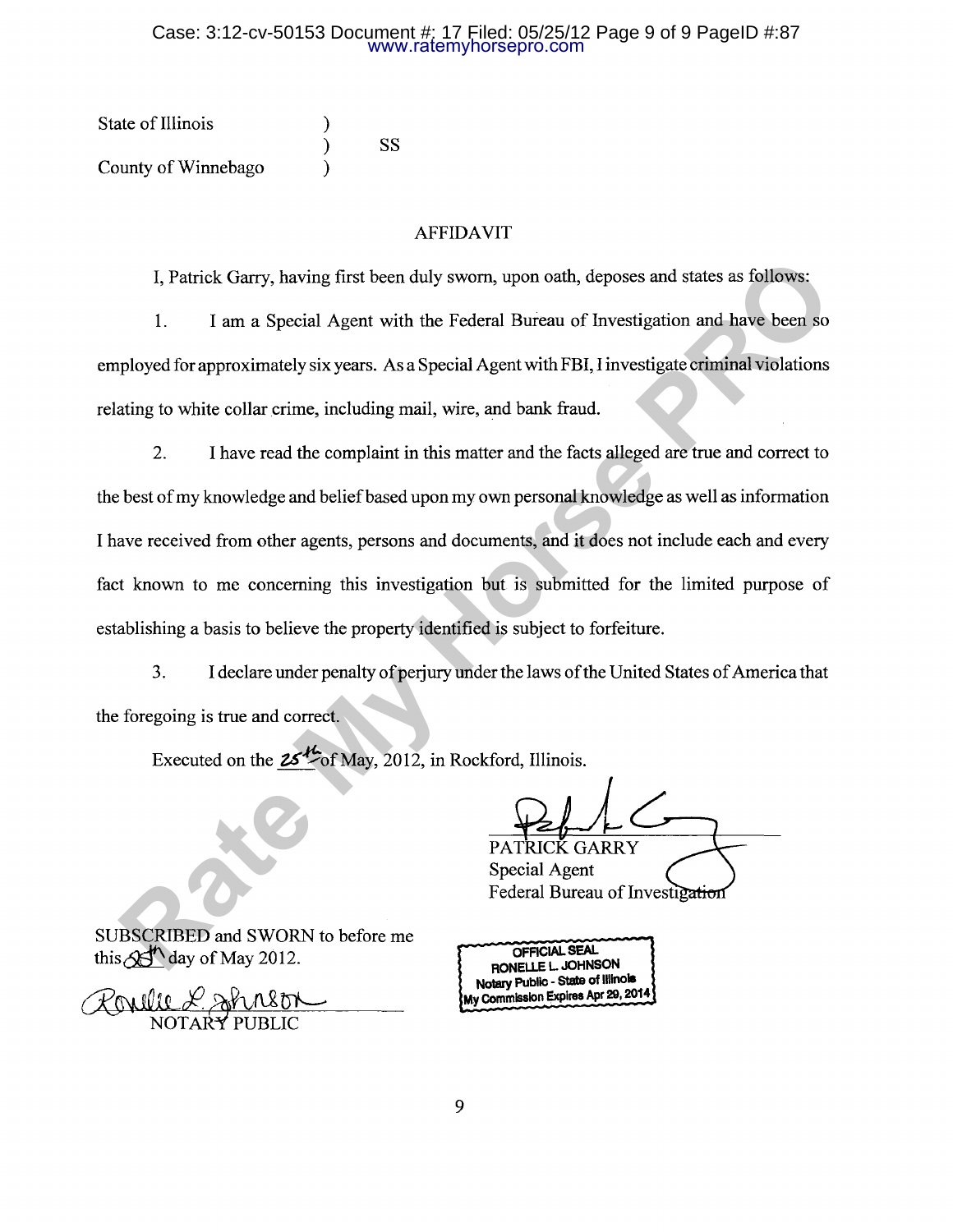| <b>CHIP NUMBER</b> | <b>NAME</b>                                      | <b>COLLAR</b> | <b>LOCATION</b>          |
|--------------------|--------------------------------------------------|---------------|--------------------------|
| 094 544 597        | <b>CERTAINLY A BLAZE</b>                         |               | Arizona                  |
| 052 270 358        | A FORMAL DUTY                                    | W101          | Beloit, Wisconsin        |
| 079 787 352        | A FORMAL DUTY - UNNAMED FOAL INA                 |               | Beloit, Wisconsin        |
| 075 521 327        | <b>ACACIAN SONG</b>                              | O358          | Beloit, Wisconsin        |
| 079 521 840        | <b>ACACIAN SONG - UNNAMED FOAL</b>               | <b>NA</b>     | Beloit, Wisconsin        |
| 985170000476882    | <b>ACOOL ROCKSTAR</b>                            | W341          | Beloit, Wisconsin        |
| 053 025 351        | <b>ACOOLEST</b>                                  | N/A           | Beloit, Wisconsin        |
| 985140000523977    | <b>ANEXECUTE</b>                                 | W214          | Beloit, Wisconsin        |
| 985140000448159    | <b>ANNIE WILL BE GOOD</b>                        | W183          | Beloit, Wisconsin        |
| 075 524 539        | <b>CARDS FOR ASSETS</b>                          | O348          | Beloit, Wisconsin        |
| 079 773 530        | <b>CARDS FOR ASSETS - UNNAMED</b><br><b>FOAL</b> | <b>NA</b>     | Beloit, Wisconsin        |
| 985170000571688    | <b>CASH FOR TOUCHDOWNS</b>                       | W339          | Beloit, Wisconsin        |
| 094 543 315        | CHEX OUT MY LOPE                                 | N/A           | <b>Beloit, Wisconsin</b> |
| 145 225 511A       | <b>ELITE DETAIL</b>                              | W115          | Beloit, Wisconsin        |
| <b>NO CHIP</b>     | <b>ELITE DETAIL - UNNAMED FOAL</b>               | <b>NA</b>     | Beloit, Wisconsin        |
| 052 353 827        | <b>EXECUTE</b>                                   | N/A           | Beloit, Wisconsin        |
| 985121014908625    | <b>EXECUTE PRETTY</b>                            | <b>W306</b>   | Beloit, Wisconsin        |
| Not Found          | <b>FABULOUS MOXIE</b>                            | W195          | <b>Beloit, Wisconsin</b> |
| 985170000478109    | <b>FRUIT NINJA BE</b>                            | W363          | Beloit, Wisconsin        |
| 052 114 894        | <b>GAILE'S HOPE</b>                              | W518          | <b>Beloit, Wisconsin</b> |
| 075 369 520        | GAILE'S HOPE - UNNAMED FOAL                      | <b>NA</b>     | Beloit, Wisconsin        |
| 985170000595589    | GOOD DUTY                                        | W333          | <b>Beloit, Wisconsin</b> |
| 135 457 374A       | <b>GOOD I WILL BE</b>                            | N/A           | Beloit, Wisconsin        |
| 145 253 366A       | <b>GRACEFUL DETAIL</b>                           | W119          | <b>Beloit, Wisconsin</b> |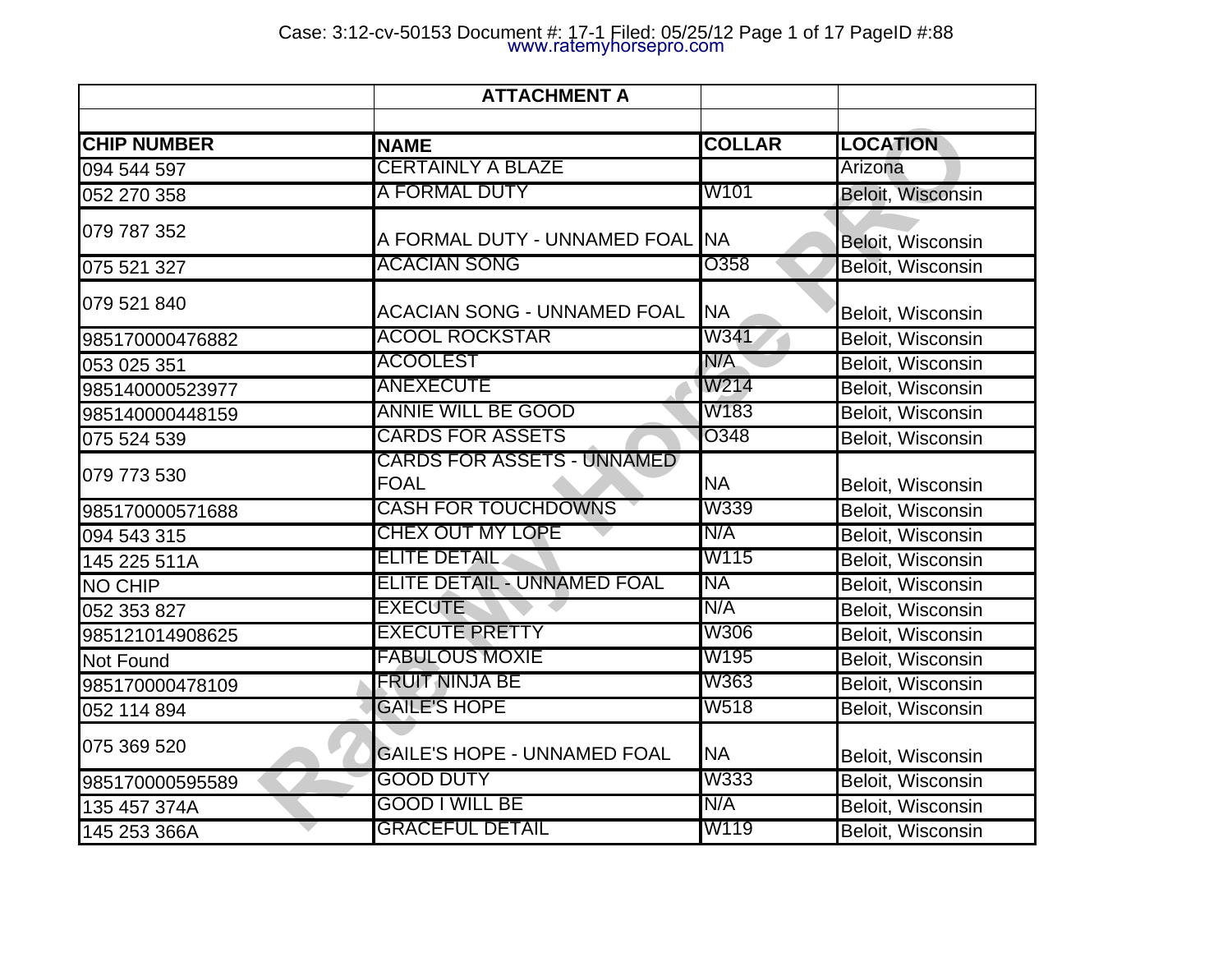|                 | <b>GRACEFUL DETAIL - UNNAMED</b>                    |           |                          |
|-----------------|-----------------------------------------------------|-----------|--------------------------|
| 84591846        | <b>FOAL</b>                                         | <b>NA</b> | Beloit, Wisconsin        |
| 985140000460418 | <b>HEZA COOL TD</b>                                 | W408      | Beloit, Wisconsin        |
| 145 249 523A    | <b>HOPE IM FABULOUS</b>                             | N/A       | <b>Beloit, Wisconsin</b> |
| 061 077 860     | IE SUMTHING                                         | N/A       | <b>Beloit, Wisconsin</b> |
| 096 790 076     | <b>IE TAKEAGOODLOOKATME</b>                         | W229      | Beloit, Wisconsin        |
| 096 613 616     | <b>IM ABOUT ACOOLEST</b>                            | W148      | Beloit, Wisconsin        |
| 135 245 116A    | <b>IM MONEY TOO</b>                                 | W129      | Beloit, Wisconsin        |
| <b>NO CHIP</b>  | IM MONEY TOO - UNNAMED FOAL                         | <b>NA</b> | Beloit, Wisconsin        |
| 449 520 378     | <b>IM OUT AND ABOUT</b>                             | W130      | Beloit, Wisconsin        |
| 79536257        | IM OUT AND ABOUT - UNNAMED<br><b>FOAL</b>           | <b>NA</b> | Beloit, Wisconsin        |
| 985140000554963 | <b>IM SACREDS TOUCHDOWN</b>                         | W257      | Beloit, Wisconsin        |
| 985140000515495 | <b>IM THE SHOWMAN</b>                               | W430      | Beloit, Wisconsin        |
|                 | IMA MTK                                             | W355      | Beloit, Wisconsin        |
| 076 792 052     | <b>INVEST IN A HOT STAR</b>                         | N/A       | <b>Beloit, Wisconsin</b> |
| 145 321 751A    | <b>IRON ENTERPRISE</b>                              | N/A       | Beloit, Wisconsin        |
| 145 234 692A    | LADY SARA                                           | W138      | <b>Beloit, Wisconsin</b> |
| 79371879        | LADY SARA - UNNAMED FOAL                            | <b>NA</b> | Beloit, Wisconsin        |
| 985140000459619 | <b>LIKE TO BE NOTICED</b>                           | W293      | <b>Beloit, Wisconsin</b> |
| 985140000394628 | LOOKIN FOR ROMANCE                                  | G542      | <b>Beloit, Wisconsin</b> |
| 052 294 014     | <b>ME THUMPTIN SPECIAL</b>                          | W143      | Beloit, Wisconsin        |
| 79612584        | <b>ME THUMPTIN SPECIAL -</b><br><b>UNNAMED FOAL</b> | <b>NA</b> | Beloit, Wisconsin        |
| 051 627 059     | <b>MISTERS LADY RIDER</b>                           | W145      | Beloit, Wisconsin        |
| 75375308        | <b>MISTERS LADY RIDER - UNNAMED</b><br>FOAL         |           | Beloit, Wisconsin        |
| 094 557 347     | <b>MONEYS MOXIE</b>                                 | N/A       | <b>Beloit, Wisconsin</b> |
| 077 080 639     | <b>MR TOUCHDOWN KID</b>                             | N/A       | <b>Beloit, Wisconsin</b> |
| 985121014520248 | <b>MTK BUSY OPERATOR</b>                            | W303      | Beloit, Wisconsin        |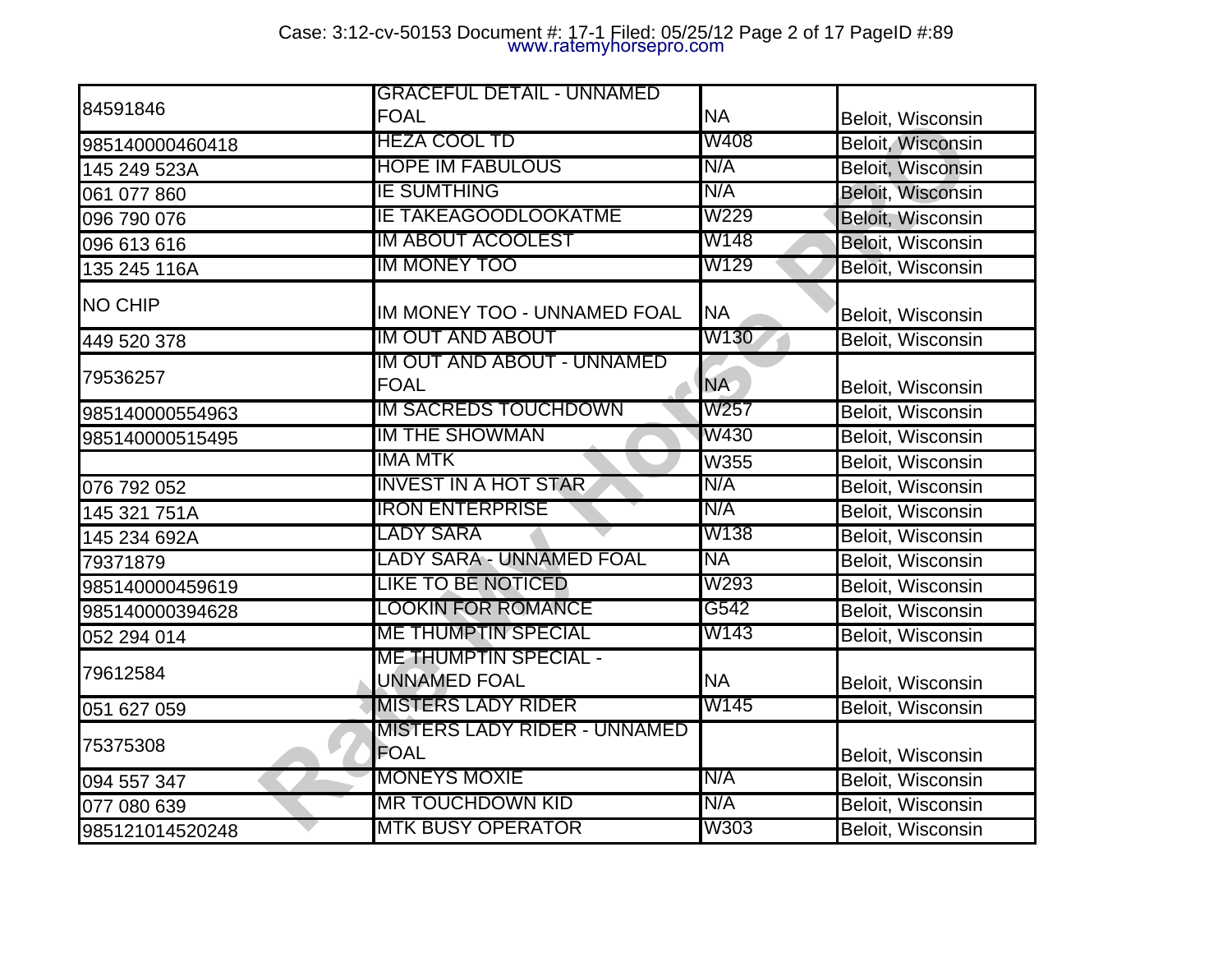| 094 542 566           | <b>MTK PICKED ME</b>                                | W123      | Beloit, Wisconsin        |
|-----------------------|-----------------------------------------------------|-----------|--------------------------|
| 985140000508542       | <b>MYSTIC INVITATION</b>                            | N/A       | Beloit, Wisconsin        |
| 985140000445341       | <b>NATURALLY GRACEFUL</b>                           | N/A       | Beloit, Wisconsin        |
| 077 021 606           | <b>NI FABULOUS</b>                                  | N/A       | Beloit, Wisconsin        |
| <b>NO CHIP (MARE)</b> | NO NAME (BROODMARE - COLLAR)<br>G308)               | G308      | Beloit, Wisconsin        |
| NO CHIP (MARE)        | NO NAME (BROODMARE - COLLAR)<br>G328)               | G328      | Beloit, Wisconsin        |
| Chip 075263888        | NO NAME (BROODMARE - COLLAR<br>G328) - UNNAMED FOAL | NA (      | Beloit, Wisconsin        |
| Chip 079775283        | NO NAME (BROODMARE - COLLAR<br>G308) - UNNAMED FOAL | <b>NA</b> | Beloit, Wisconsin        |
| 094 550 843           | <b>PACKIN JEWELS</b>                                | W289      | <b>Beloit, Wisconsin</b> |
| 135 554 723A          | RAISE A HOT STAR                                    | W152      | Beloit, Wisconsin        |
| Chip 07955079         | RAISE A HOT STAR - UNNAMED<br><b>FOAL</b>           | <b>NA</b> | Beloit, Wisconsin        |
| 052 356 053           | <b>RAISE YOUR IRONS</b>                             | W191      | Beloit, Wisconsin        |
| 079 614 288           | RAISE YOUR IRONS - UNNAMED<br><b>FOAL</b>           | <b>NA</b> | Beloit, Wisconsin        |
| 094 543 035           | <b>SACREDS EXECUTIONIST</b>                         | W275      | Beloit, Wisconsin        |
| 145 225 790A          | <b>SCORCHING HOT</b>                                | W160      | Beloit, Wisconsin        |
| 079 370 359           | <b>SCORCHING HOT - UNNAMED</b><br><b>FOAL</b>       | <b>NA</b> | Beloit, Wisconsin        |
| 985121014651451       | <b>SHES ENTERPRISING</b>                            | W112      | Beloit, Wisconsin        |
| 135 564 352A          | <b>SHES PROMISCUOUS</b>                             | W184      | Beloit, Wisconsin        |
| 079 779 518           | <b>SHES PROMISCUOUS - UNNAMED</b><br>FOAL           | <b>NA</b> | Beloit, Wisconsin        |
| 985121015277511       | <b>SHEZAN IMPULSIVE ZIP</b>                         | W512      | Beloit, Wisconsin        |
| 079 769 789           | <b>SHEZAN IMPULSIVE ZIP -</b>                       |           |                          |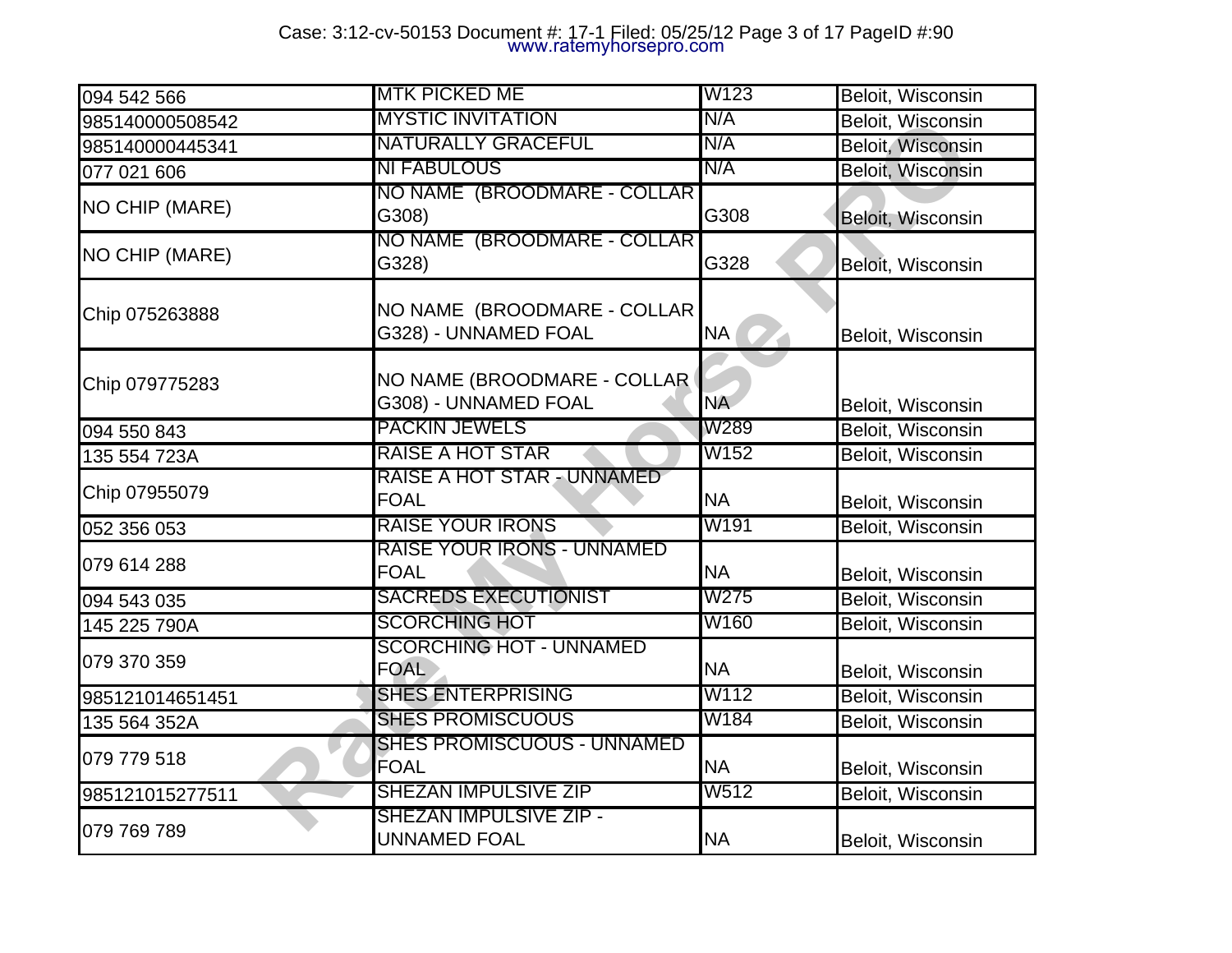# Case: 3:12-cv-50153 Document #: 17-1 Filed: 05/25/12 Page 4 of 17 PageID #:91 www.ratemyhorsepro.com

| 075 269 559     | <b>SPARKLES ON A FUDGE</b>                                                 | O405              | Beloit, Wisconsin        |
|-----------------|----------------------------------------------------------------------------|-------------------|--------------------------|
| 053 065 300     | <b>SUM HOT BLAZE</b>                                                       | W166              | <b>Beloit, Wisconsin</b> |
| 053 081 577     | <b>SUM IRON</b>                                                            | W167              | Beloit, Wisconsin        |
| 145 272 731A    | <b>SUM IRON FOR ME</b>                                                     | W033              | <b>Beloit, Wisconsin</b> |
| 98512105115099  | <b>UN FORGETTABLE</b>                                                      | N/A               | <b>Beloit, Wisconsin</b> |
| 076 820 848     | <b>WF TWO THUMBS UP</b>                                                    | N/A               | <b>Beloit, Wisconsin</b> |
| 985121018300738 | WHITELESS                                                                  | W346              | <b>Beloit, Wisconsin</b> |
| 985170000552881 | <b>WILLY GOOD GURL</b>                                                     | W367              | Beloit, Wisconsin        |
| Not Found       | <b>WILLY SIZZLE</b>                                                        | W361              | <b>Beloit, Wisconsin</b> |
| 985140000529608 | <b>WILLYTAKEAGOODLOOK</b>                                                  | W265              | Cleburne, Texas          |
| 985140000535185 | <b>ROSES N CHAMPAGNE</b>                                                   | W158              | Collinsville, Texas      |
| 135157117A      | (no name)                                                                  | <b>B256</b>       | Collinsville, Texas      |
| 985140000532463 | (no name) (IM About Class/Acoolest<br>Touchdown Recip)                     | <b>B247</b>       | Collinsville, Texas      |
| 985140000523853 | (No name) (Telusives<br>Touchdown/Acoolest Recip)                          | G381              | Collinsville, Texas      |
| 985140000475098 | (no name) (Telusives<br>Touchdown/Touchdown Cali Recip)                    | G005              | Collinsville, Texas      |
| 985140000414194 | <b>ACOOLESTTOUCHDOWN</b>                                                   | No ID             | Collinsville, Texas      |
| No Chip         | APPALOOSA (Roses and<br>Champagne/Execute Recip)                           | G233              | Collinsville, Texas      |
| 52031519        | ATTTEST                                                                    | 196               | Collinsville, Texas      |
| 985140000413589 | <b>COOSUNDAY</b>                                                           | 116               | Collinsville, Texas      |
| 985140000507739 | CSU                                                                        | $\overline{G542}$ | Collinsville, Texas      |
| No Chip         | embryo of Attest/Touchdowncali<br>(Recipient horse owned by DH)            | Y838/HR1215       | Collinsville, Texas      |
| No Chip         | embryo of<br>Msclassystyle/Mrtouchdownkid<br>(Recipient horse owned by DH) | Y883/HR1187       | Collinsville, Texas      |
| No Chip         | embryo of<br>Msclassystyle/Mrtouchdownkid<br>(Recipient horse owned by DH) | Y885/PE108        | Collinsville, Texas      |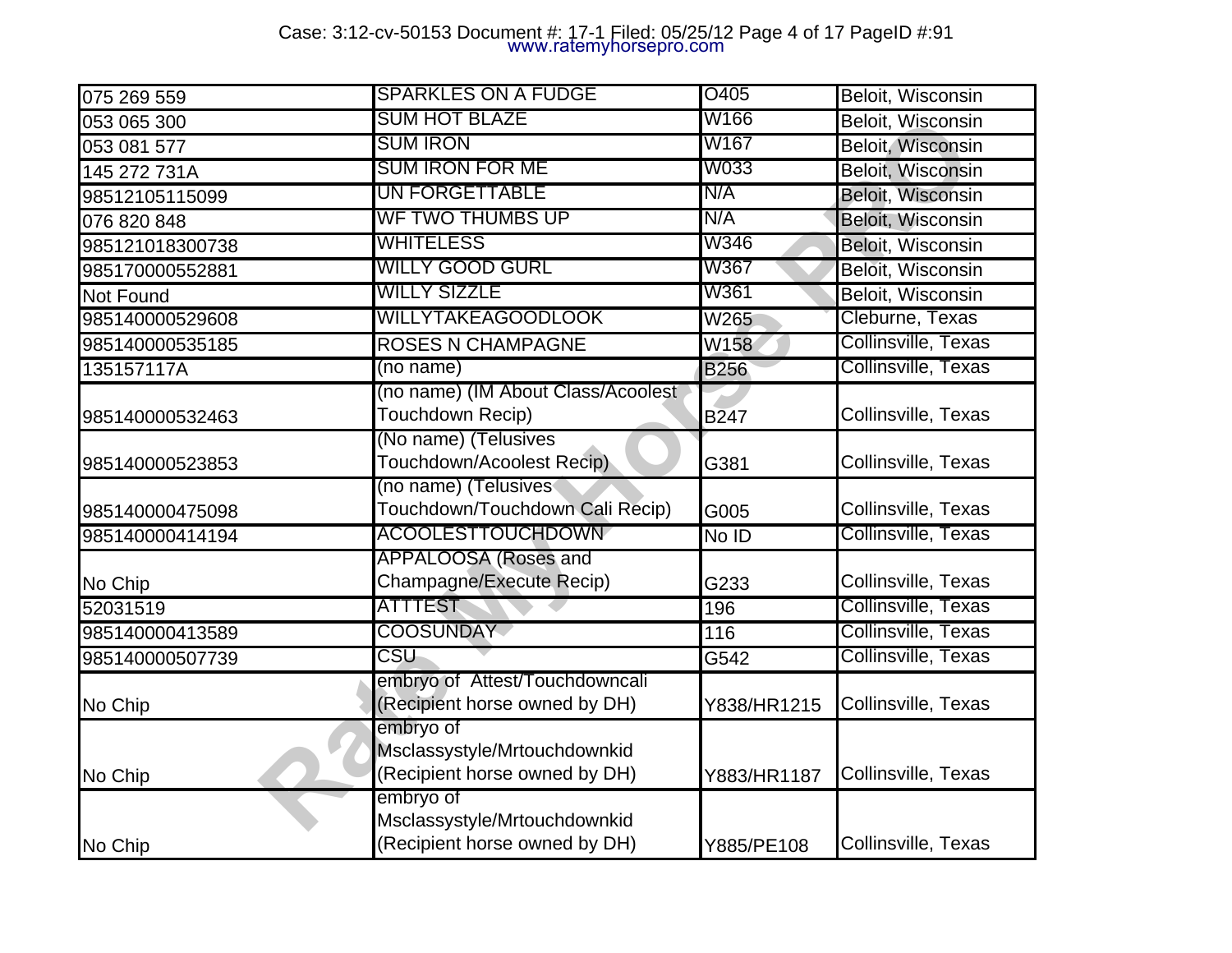|         | embryo of Phenomenalms/Execute       |             |                     |
|---------|--------------------------------------|-------------|---------------------|
| No Chip | (Recipient horse owned by DH)        | Y379/PE845  | Collinsville, Texas |
|         | embryo of                            |             |                     |
|         | PhenomenalMs/Mrtouchdownkid          |             |                     |
| No Chip | (Recipient horse owned by DH)        | Y155/PE950  | Collinsville, Texas |
|         | embryo of                            |             |                     |
|         | RBTouchofmoxie/GoodIwillbe           |             |                     |
| No Chip | (Recipient horse owned by DH)        | Y822/PE862  | Collinsville, Texas |
|         | embryo of Sacredsierra/Acoolest      |             |                     |
|         | (Recipient horse owned by DH)        | G212/PE1003 | Collinsville, Texas |
|         | embryo of Imthebest/Goodlwillbe      |             |                     |
| No Chip | (Recipient horse owned by DH)        | Y884/PE382  | Collinsville, Texas |
|         |                                      |             |                     |
|         | embryo of Imthebest/Investinahotstar |             |                     |
| No Chip | (Recipient horse owned by DH)        | Y823/HR1299 | Collinsville, Texas |
|         | embryo of                            |             |                     |
|         | Msclassystyle/Acoolesttouchdown      |             |                     |
| No Chip | (Recipient horse owned by DH)        | Y877/PE378  | Collinsville, Texas |
|         | embryo of Phenomenalms/Execute       |             |                     |
| No Chip | (Recipient horse owned by DH)        | B516/PE343  | Collinsville, Texas |
|         | embryo of Pickmeplease/Acoolest      |             |                     |
| No Chip | (Recipient horse owned by DH)        | B238/PE136  | Collinsville, Texas |
|         | embryo of                            |             |                     |
|         | Pickmeplease/Acoolesttouchdown       |             |                     |
| No Chip | (Recipient horse owned by DH)        | Y865/HR1152 | Collinsville, Texas |
|         | embryo of                            |             |                     |
|         | Pickmeplease/Acoolesttouchdown       |             |                     |
| No Chip | (Recipient horse owned by DH)        | Y864/PE855  | Collinsville, Texas |
|         | embryo of Potentialtwo/Goodlwillbe   |             |                     |
| No Chip | (Recipient horse owned by DH)        | Y826/HR1092 | Collinsville, Texas |
|         | embryo of                            |             |                     |
|         | PrettyHotandsonny/Investinahotstar   |             |                     |
| No Chip | (Recipient horse owned by DH)        | G502/PE236  | Collinsville, Texas |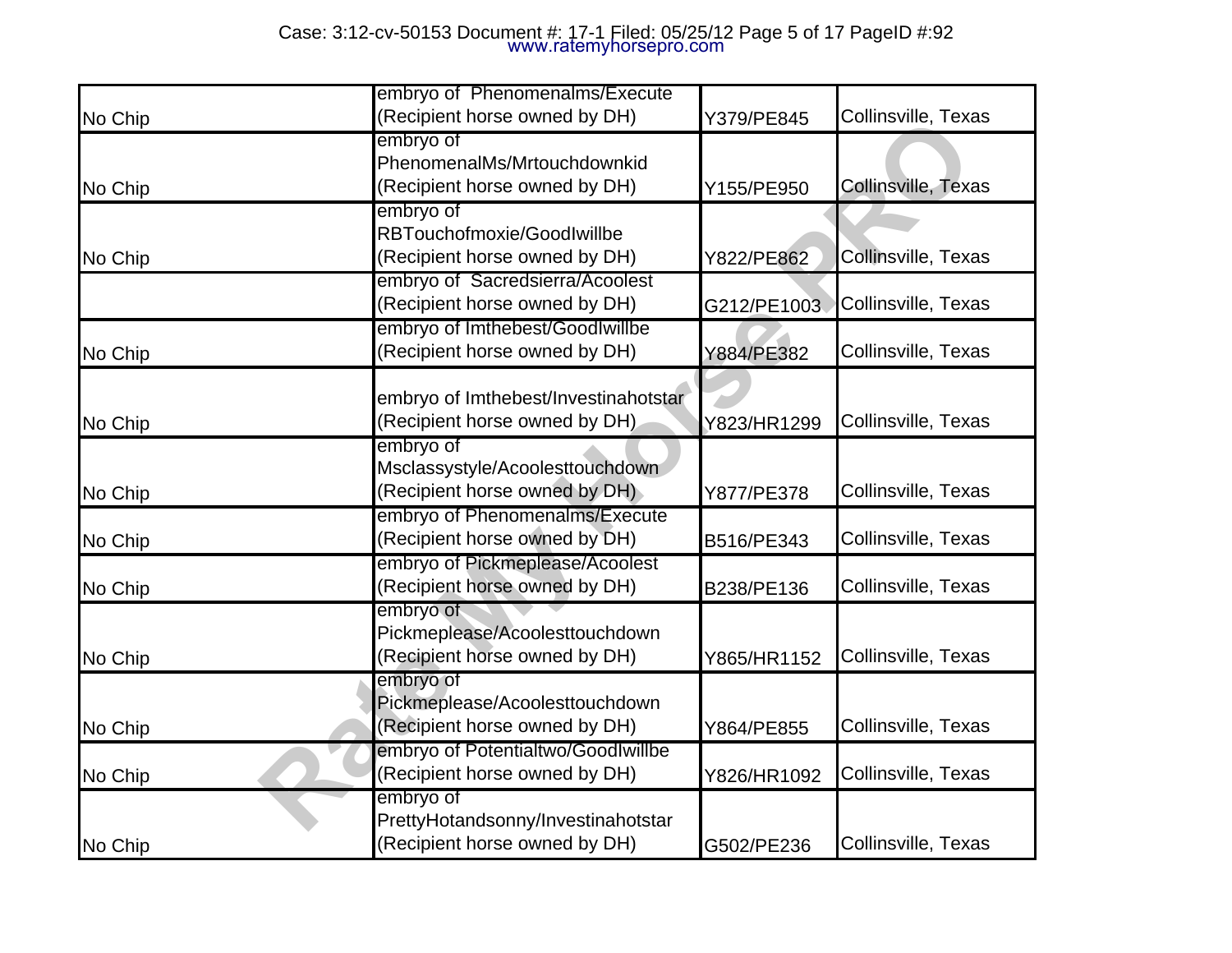|                 | embryo of Roses                                                         |                    |                     |
|-----------------|-------------------------------------------------------------------------|--------------------|---------------------|
| No Chip         | andChampagne/Execute (Recipient<br>horse owned by DH)                   | Y863/PE785         | Collinsville, Texas |
| 145325386A      | embryo of Sacred Sierra/Execute<br>(Recipient horse owned by RE)        | B234/PE541         | Collinsville, Texas |
| No Chip         | embryo of SacredSierra/Acoolest<br>(Recipient horse owned by DH)        | G314/PE1002        | Collinsville, Texas |
| No Chip         | embryo of She<br>Scores/Mrtouchdownkid (Recipient<br>horse owned by DH) | Y101/HR1339        | Collinsville, Texas |
| No Chip         | embryo of Shescores/Cowboysstyle<br>(Recipient horse owned by DH)       | Y829/PE785         | Collinsville, Texas |
| 985121015278888 | <b>EXECUTEASCORE</b>                                                    | No ID              | Collinsville, Texas |
| 985140000447515 | <b>IEXECUTECLASS</b>                                                    | No ID              | Collinsville, Texas |
| 61073885        | <b>IMABOUTCLASS</b>                                                     | 193                | Collinsville, Texas |
| 985170001031806 | <b>IMTHEBEST</b>                                                        | 125                | Collinsville, Texas |
| 145162347A      | <b>JEWELS BY TIFFANY</b>                                                | $\overline{18}$    | Collinsville, Texas |
| No Chip         | <b>MISSCLASSYSTYLE</b>                                                  | 139                | Collinsville, Texas |
| No Chip         | PE041 (Jewels by Tiffany/Cowboy<br>Style)                               | G507               | Collinsville, Texas |
| 985140000458229 | PE099 (IM About Class/Acoolest<br>Touchdown Recip)                      | G327               | Collinsville, Texas |
| 985140000258138 | PE100 (Pizzazzy Lady/Acoolest<br>Touchdown Recip)                       | G052               | Collinsville, Texas |
| 985140000536527 | PE493 (I Execute Class/Acoolest<br>Touchdown Recip)                     | <b>B250</b>        | Collinsville, Texas |
| 145326232A      | PE603 Recip                                                             | $\overline{G}$ 014 | Collinsville, Texas |
| 76786098        | <b>PHENOMENAL MISS</b>                                                  | 132                | Collinsville, Texas |
| No Chip         | <b>PICKMEPLEASE</b>                                                     | No ID              | Collinsville, Texas |
| No Chip         | PIZZAZZYLADY                                                            | No ID              | Collinsville, Texas |
| 52304621        | POTENTIALTWO                                                            | 151                | Collinsville, Texas |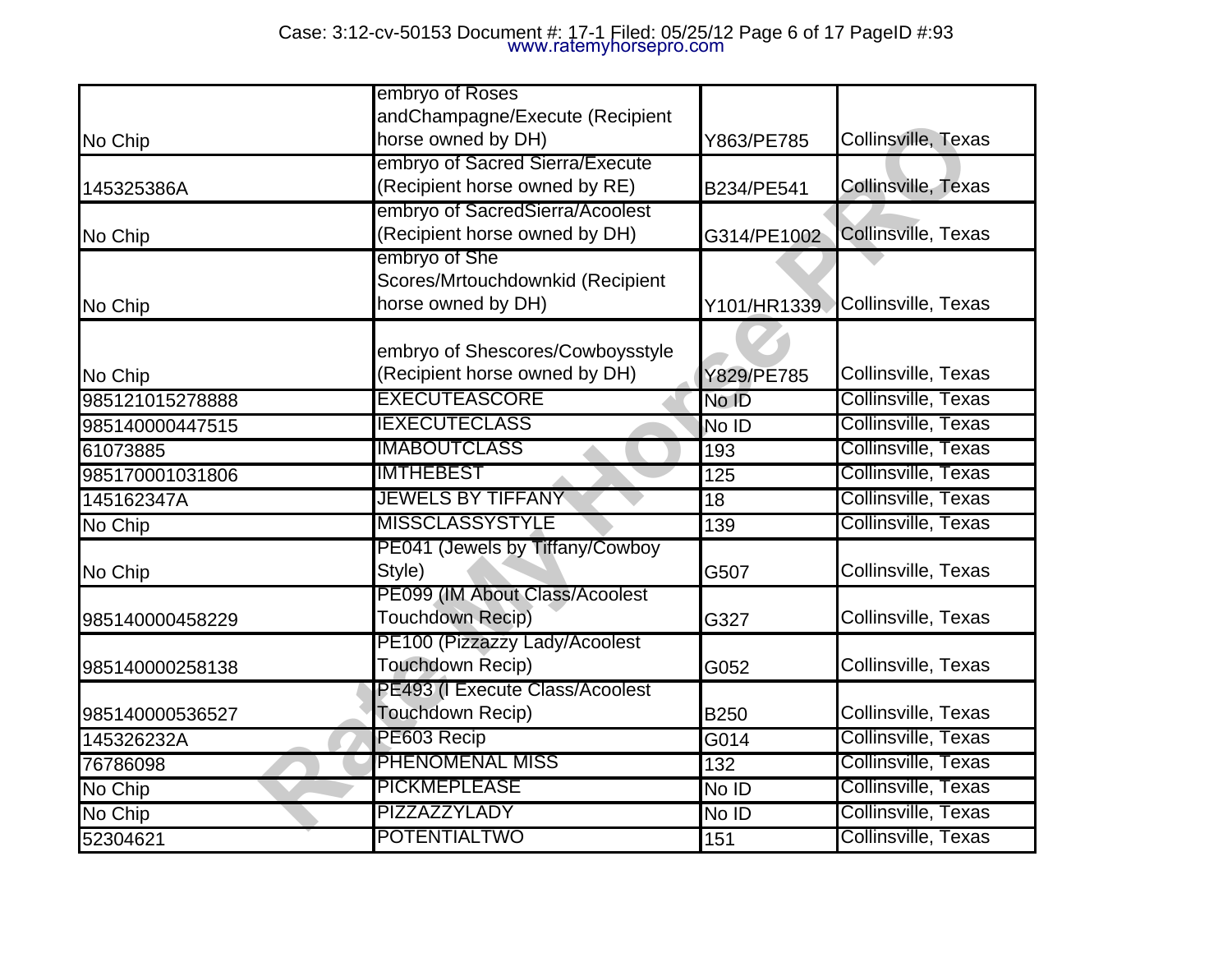| No Chip         | PRETTYHOTANDSUNNY                                       | $\overline{28}$  | Collinsville, Texas |
|-----------------|---------------------------------------------------------|------------------|---------------------|
| No Chip         | <b>PUTONMYLUCKYSHOES</b>                                | 132              | Collinsville, Texas |
| 61117259        | <b>RBTOUCHOHMOXIE</b>                                   | 154              | Collinsville, Texas |
| 985140000460587 | Recepient Horse and embryo of<br>Coosunday/Execute      | G462             | Collinsville, Texas |
| 985140000535185 | <b>ROSESANDCHAMPAGNE</b>                                | 158              | Collinsville, Texas |
| 145334634A      | <b>SACREDSIERRA</b>                                     | 198              | Collinsville, Texas |
| 49353349        | <b>SHESCORES</b>                                        | 194              | Collinsville, Texas |
| 145217797A      | <b>SHEZATELUSIVEKID</b>                                 | 197              | Collinsville, Texas |
| 51868879        | <b>TELUSIVE TOUCHDOWN</b>                               | 511              | Collinsville, Texas |
| 985140000532568 | A STATUESQUE                                            | W435             | Dixon, Illinois     |
| 145346286A      | A THUMBS UP DETAIL/TUCKER                               | <b>NO COLLAR</b> | Dixon, Illinois     |
| 52359519        | <b>ABSOLUTE IRON ((052359512)</b>                       | W103             | Dixon, Illinois     |
| 985170000364006 | <b>ACOOLADE</b>                                         | W356             | Dixon, Illinois     |
|                 | <b>ACOOLEST PICK</b>                                    | W175             | Dixon, Illinois     |
| 51622374        | AINT I A NATURAL                                        | W104             | Dixon, Illinois     |
| 985170000595051 | <b>AINT I A WILLY</b>                                   | W338             | Dixon, Illinois     |
| 985170001050110 | <b>AINT I ACOOLEST</b>                                  | <b>W454</b>      | Dixon, Illinois     |
| 52853851        | <b>ALL THUMBS UP</b>                                    | W106             | Dixon, Illinois     |
| 985170000479849 | <b>ANGRY BIRDS</b>                                      | <b>W366</b>      | Dixon, Illinois     |
| 94547891        | <b>ANOTHER TOUCHDOWN</b>                                | W107             | Dixon, Illinois     |
| 075 350 542     | <b>ANOTHER TOUCHDOWN -</b><br>UNNAMED FOAL              | <b>NO COLLAR</b> | Dixon, Illinois     |
| 985140000371085 | <b>ANOTHER TOUCHDOWN RECIP</b>                          | <b>B265</b>      | Dixon, Illinois     |
| 9.8514E+14      | <b>ANOTHER TOUCHDOWN RECIP -</b><br><b>UNNAMED FOAL</b> | <b>NO COLLAR</b> | Dixon, Illinois     |
| 985140000536482 | <b>APATRICK</b>                                         | W441             | Dixon, Illinois     |
| 985140000537700 | ATTEST RECIP                                            | G446             | Dixon, Illinois     |
| 075 343 586     | <b>ATTEST RECIP-UNNAMED FOAL</b>                        | <b>NO COLLAR</b> | Dixon, Illinois     |
| 98514000534055  | <b>B ENDLESS LEGS</b>                                   | W445             | Dixon, Illinois     |
| 985140000538192 | <b>BATHHOUSE BOOTY</b>                                  | W415             | Dixon, Illinois     |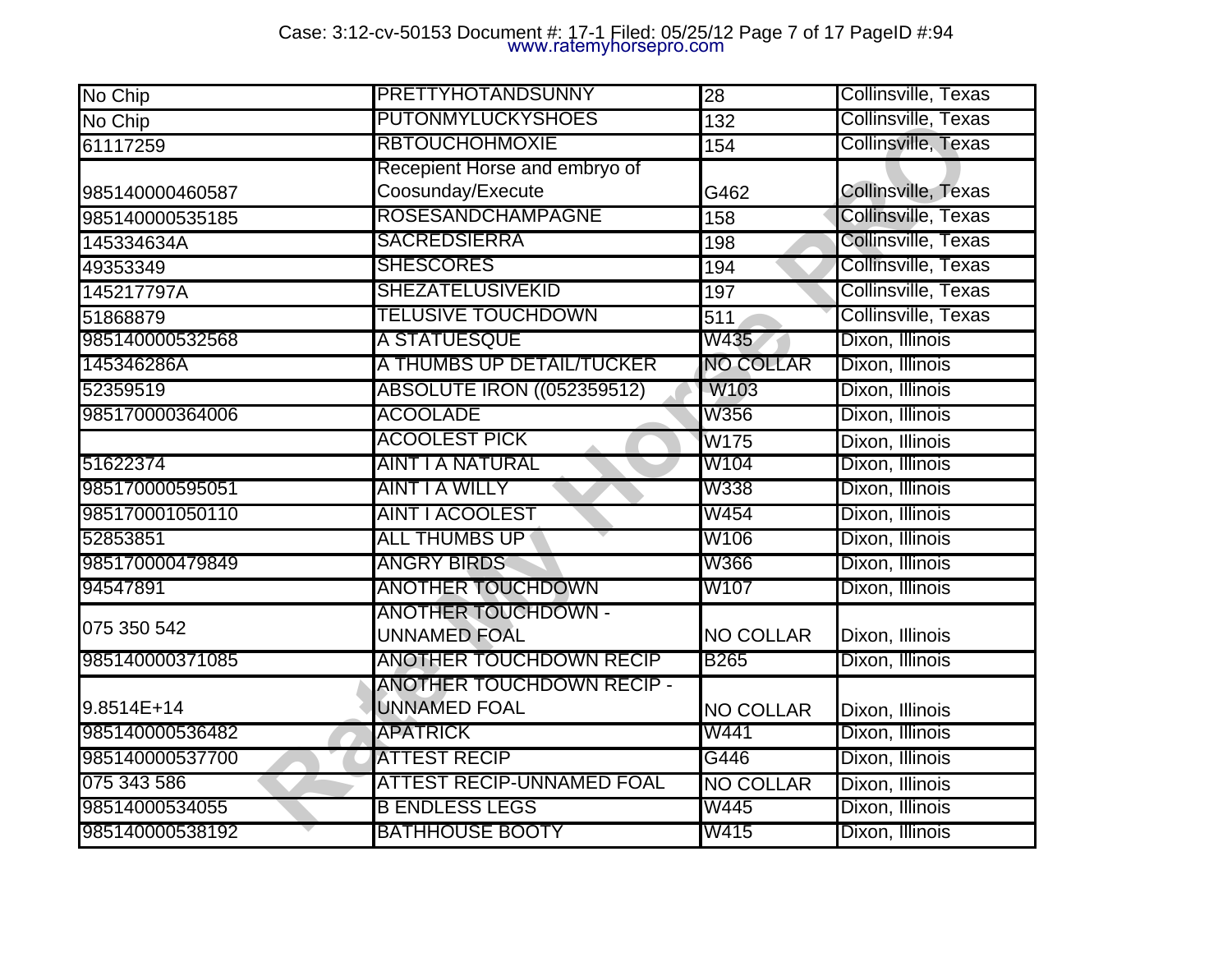| 985140000502976 | <b>BIG GIRLS RULE RECIP</b>                      | <b>B257</b>      | Dixon, Illinois |
|-----------------|--------------------------------------------------|------------------|-----------------|
|                 | <b>BIG GIRLS RULE RECIP-UNNAMED</b>              |                  |                 |
| 075 517 279     | <b>FOAL</b>                                      | <b>NO COLLAR</b> | Dixon, Illinois |
| 985140000535485 | <b>BLAKES PATRIOTIC DOLL</b>                     | W108             | Dixon, Illinois |
| 094532608       | <b>BOB BOB BARANN</b>                            | W133             | Dixon, Illinois |
| 075376575       | <b>BOB BOB BARANN - UNNAMED</b><br><b>FOAL</b>   | <b>NO COLLAR</b> | Dixon, Illinois |
| 985140000505183 | <b>BOTOX N LEATHER</b>                           | W413             | Dixon, Illinois |
| 051792840       | <b>BRIOS HOT</b>                                 | W109             | Dixon, Illinois |
| 985170000950482 | CACTUS JUNCTION                                  | W470             | Dixon, Illinois |
| 050383342       | <b>CALL ME SCARLETT</b>                          | W508             | Dixon, Illinois |
| 985121014884512 | <b>CANT ESCAPE THAT</b>                          | W177             | Dixon, Illinois |
| 075524842       | <b>CANT ESCAPE THAT - UNNAMED</b><br><b>FOAL</b> | <b>NO COLLAR</b> | Dixon, Illinois |
| 052115551       | <b>CATHYS MARECEDES</b>                          | W111             | Dixon, Illinois |
| No Chip         | CATHYS MARECEDES - UNNAMED<br><b>FOAL</b>        | <b>NO COLLAR</b> | Dixon, Illinois |
| 049524074       | <b>CHILL OUT BOY</b>                             | <b>NO COLLAR</b> | Dixon, Illinois |
| 985140000533651 | <b>CLASSY TOUCHDOWN</b>                          | W212             | Dixon, Illinois |
| 050570377       | <b>COMPLETELY NATURAL</b>                        | W113             | Dixon, Illinois |
| 075519352       | <b>COMPLETELY NATURAL -</b><br>UNNAMED FOAL      | <b>NO COLLAR</b> | Dixon, Illinois |
| 094539291       | <b>COOLEST SCORES</b>                            | W114             | Dixon, Illinois |
| 985170001078074 | <b>COOLEST SCORES - UNNAMED</b><br><b>FOAL</b>   | <b>NO COLLAR</b> | Dixon, Illinois |
| 985121008871862 | <b>COPE WITH THIS</b>                            | W307             | Dixon, Illinois |
|                 | <b>DANS FLYING SAUCER</b>                        | W188             | Dixon, Illinois |
| 985170000953516 | <b>DROPIT LIKE UR HOT</b>                        | W467             | Dixon, Illinois |
| 985121018269297 | EINSTEINS IN MADRID                              | W347             | Dixon, Illinois |
| 985170000458649 | <b>EXECUTE STYLE</b>                             | W401             | Dixon, Illinois |
| 985140000527609 | <b>EXECUTES JEWEL</b>                            | W259             | Dixon, Illinois |
| 985121013944630 | <b>EXECUTIE</b>                                  | W308             | Dixon, Illinois |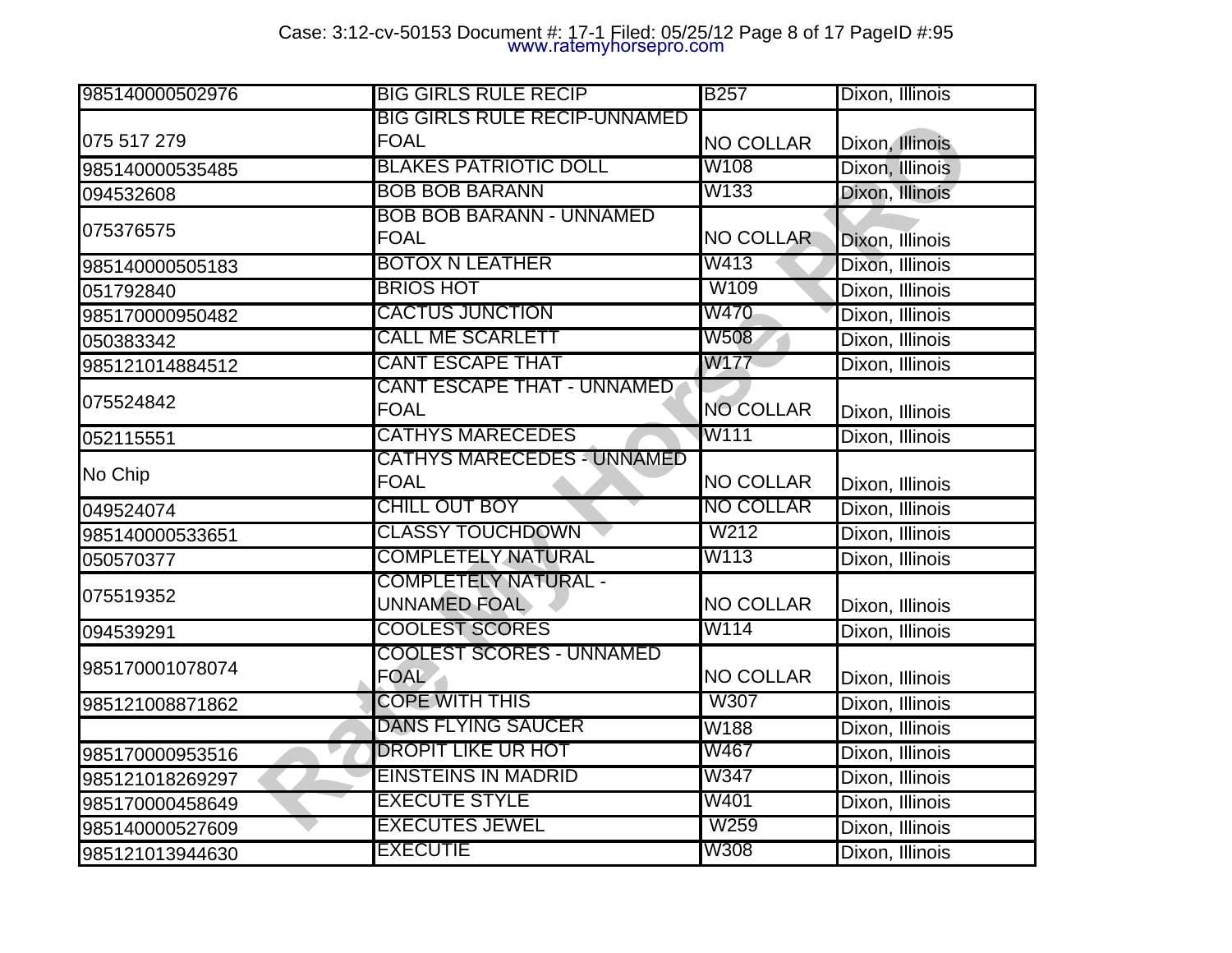## Case: 3:12-cv-50153 Document #: 17-1 Filed: 05/25/12 Page 9 of 17 PageID #:96 www.ratemyhorsepro.com

| 985140000445131 | <b>EXSCARLETTO</b>                                | W406             | Dixon, Illinois |
|-----------------|---------------------------------------------------|------------------|-----------------|
| 985140000535419 | <b>EXTRA CUTE</b>                                 | W422             | Dixon, Illinois |
| 985170000596094 | <b>EXTRA PICKS</b>                                | W400             | Dixon, Illinois |
| 985140000509252 | <b>FIRST LEAGUE</b>                               | W446             | Dixon, Illinois |
| 985140000394771 | <b>FORMAL I WILL BE</b>                           | W448             | Dixon, Illinois |
| 985170000596849 | <b>GEORGIA GOODBAR</b>                            | W121             | Dixon, Illinois |
| 985121009672787 | <b>GOOD GIRLS ONLY</b>                            | W208             | Dixon, Illinois |
| 985121018745276 | <b>GOOD B OTHERWISE</b>                           | W344             | Dixon, Illinois |
| 985140000533374 | GOOD GIRLS ONLY - UNNAMED<br><b>FOAL</b>          | <b>NO COLLAR</b> | Dixon, Illinois |
| 985170000337370 | <b>GOOD HOT PIE</b>                               | W354             | Dixon, Illinois |
| 985170000357185 | <b>GOOD HOT RAISENS-BARRY</b>                     | W349             | Dixon, Illinois |
| 985121018264349 | <b>GOOD IRONS</b>                                 | W327             | Dixon, Illinois |
| 985121014546010 | GOOD RIDIN                                        | W317             | Dixon, Illinois |
| 985170000362154 | <b>GOODIN HOT</b>                                 | W359             | Dixon, Illinois |
| 094538338       | <b>GOODLOOKIN BLAZE</b>                           | W118             | Dixon, Illinois |
| 075514521       | <b>GOODLOOKIN BLAZE - UNNAMED</b><br><b>FOAL</b>  | <b>NO COLLAR</b> | Dixon, Illinois |
| 985140000513951 | <b>GOODNESS KNOWS</b>                             | W410             | Dixon, Illinois |
| 985170000981166 | <b>GURLS LUV TO PARTY</b>                         | W461             | Dixon, Illinois |
| 985121018031829 | <b>GURLS N CURLS</b>                              | W325             | Dixon, Illinois |
| 052044331       | <b>HAPPYROCK ANNIE</b>                            | W120             | Dixon, Illinois |
| 94527054        | HAVE FAITH IN MONEY                               | W262             | Dixon, Illinois |
| 053809066       | <b>HEIDI</b>                                      | G192             | Dixon, Illinois |
| 985170000488816 | <b>HEZA EXECUTE KID</b>                           | W402             | Dixon, Illinois |
| 052269838       | <b>HH ILL BE GREAT</b>                            | W533             | Dixon, Illinois |
| 075352591       | HH ILL BE GREAT - UNNAMED<br><b>FOAL</b>          | <b>NO COLLAR</b> | Dixon, Illinois |
| 985170001049372 | <b>HOMESTYLE COOKIE</b>                           | W168             | Dixon, Illinois |
| 075369347       | <u> HOMESTYLE COOKIE - UNNAMED</u><br><b>FOAL</b> | <b>NO COLLAR</b> | Dixon, Illinois |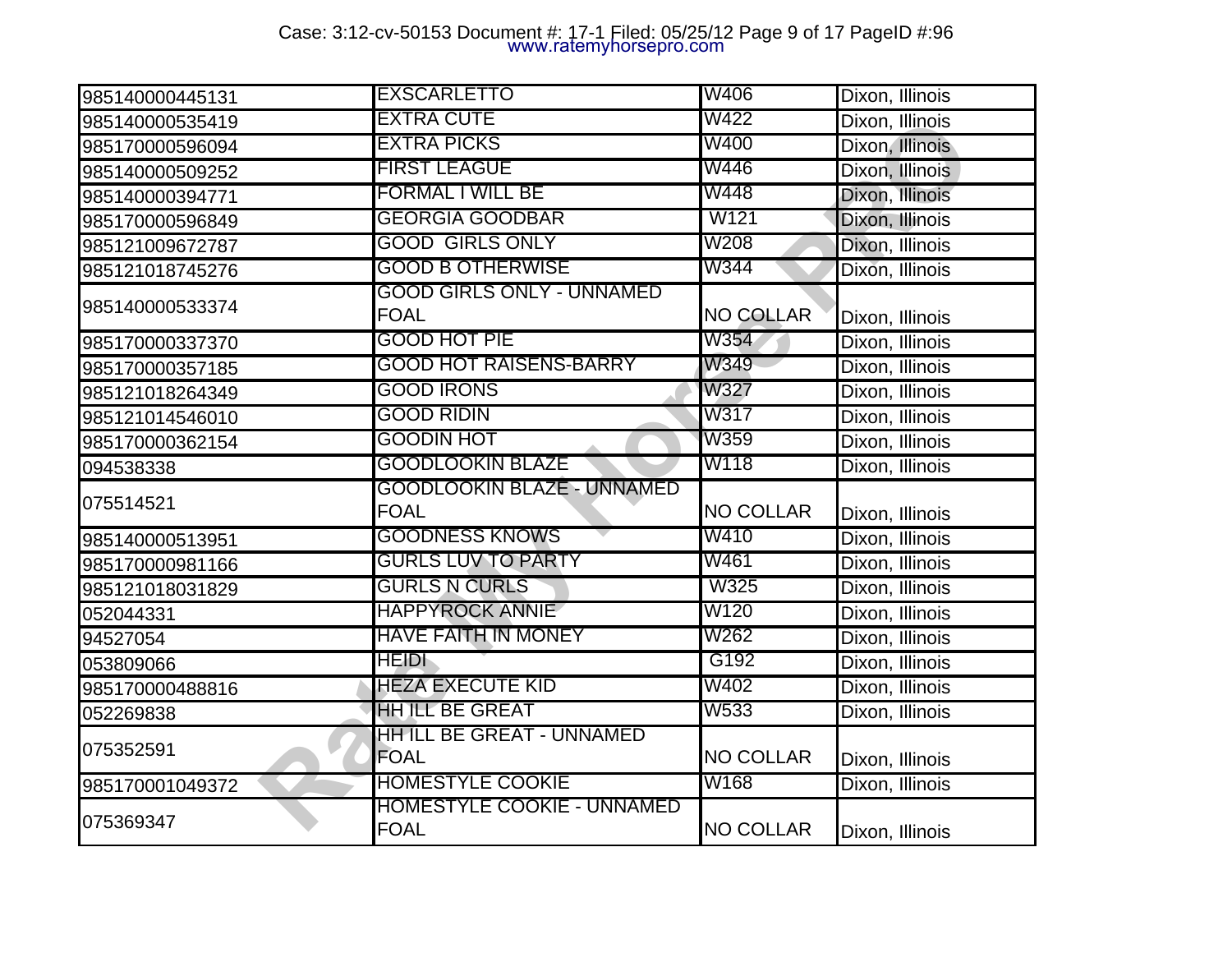# Case: 3:12-cv-50153 Document #: 17-1 Filed: 05/25/12 Page 10 of 17 PageID #:97 www.ratemyhorsepro.com

| 985170000946304 | <b>HONOLULU COOL</b>                       | W466             | Dixon, Illinois |
|-----------------|--------------------------------------------|------------------|-----------------|
| 985140000459992 | HOT N MASTERFUL                            | W407             | Dixon, Illinois |
| 98512101394563  | <b>HOT REASONS</b>                         | W318             | Dixon, Illinois |
| 135356290A      | <b>HOT SIZZLIN VERSION</b>                 | W122             | Dixon, Illinois |
| 985121014609546 | <b>HOT TO RAISE</b>                        | W312             | Dixon, Illinois |
|                 | HOT TO TROT STAR                           | No Collar        | Dixon, Illinois |
| 985170000447126 | <b>FOUND A PENNY</b>                       | W117             | Dixon, Illinois |
| 985170001076723 | <b>IAM FABULOUS</b>                        | W457             | Dixon, Illinois |
| 985140000461624 | IE IN AWE (98514000061624 per<br>Reg)      | W409             | Dixon, Illinois |
| 985170000949843 | <b>IE JAZZ</b>                             | W473             | Dixon, Illinois |
| 053318850       | IE MAGICAL                                 | W173             | Dixon, Illinois |
| 075515882       | <b>IE MAGICAL - UNNAMED FOAL</b>           | <b>NO COLLAR</b> | Dixon, Illinois |
| 075516310       | <b>IE MARECEDES - UNNAMED FOAL</b>         | <b>NO COLLAR</b> | Dixon, Illinois |
| 053383361       | E MARECEDES (053383361 per<br>Reg)         | W319             | Dixon, Illinois |
| 053833257       | ie moxie                                   | <b>NO COLLAR</b> | Dixon, Illinois |
| 061328628       | <b>IE ON THE RAISE</b>                     | W192             | Dixon, Illinois |
| 075 518 611     | IE ON THE RAISE - UNNAMED FOAL INO COLLAR  |                  | Dixon, Illinois |
| 985140000463553 | IE STAR SHIP                               | W431             | Dixon, Illinois |
| 985170000919878 | IM ABOUT COOL                              | W463             | Dixon, Illinois |
| 985121014891876 | IM ABOUT IT                                | W305             | Dixon, Illinois |
| 052525584       | IM ALL NATURAL                             | W126             | Dixon, Illinois |
| 051775284       | <b>IM ALL THUMBS</b>                       | W127             | Dixon, Illinois |
| 079620099       | IM ALL THUMBS - UNNAMED FOAL               | <b>NO COLLAR</b> | Dixon, Illinois |
| 985140000523443 | IM IN AWE                                  | W424             | Dixon, Illinois |
| 145173532A      | <b>IM INVITED TO ZIP</b>                   | W128             | Dixon, Illinois |
| 075517826       | IM INVITED TO ZIP - UNNAMED<br><b>FOAL</b> | <b>NO COLLAR</b> | Dixon, Illinois |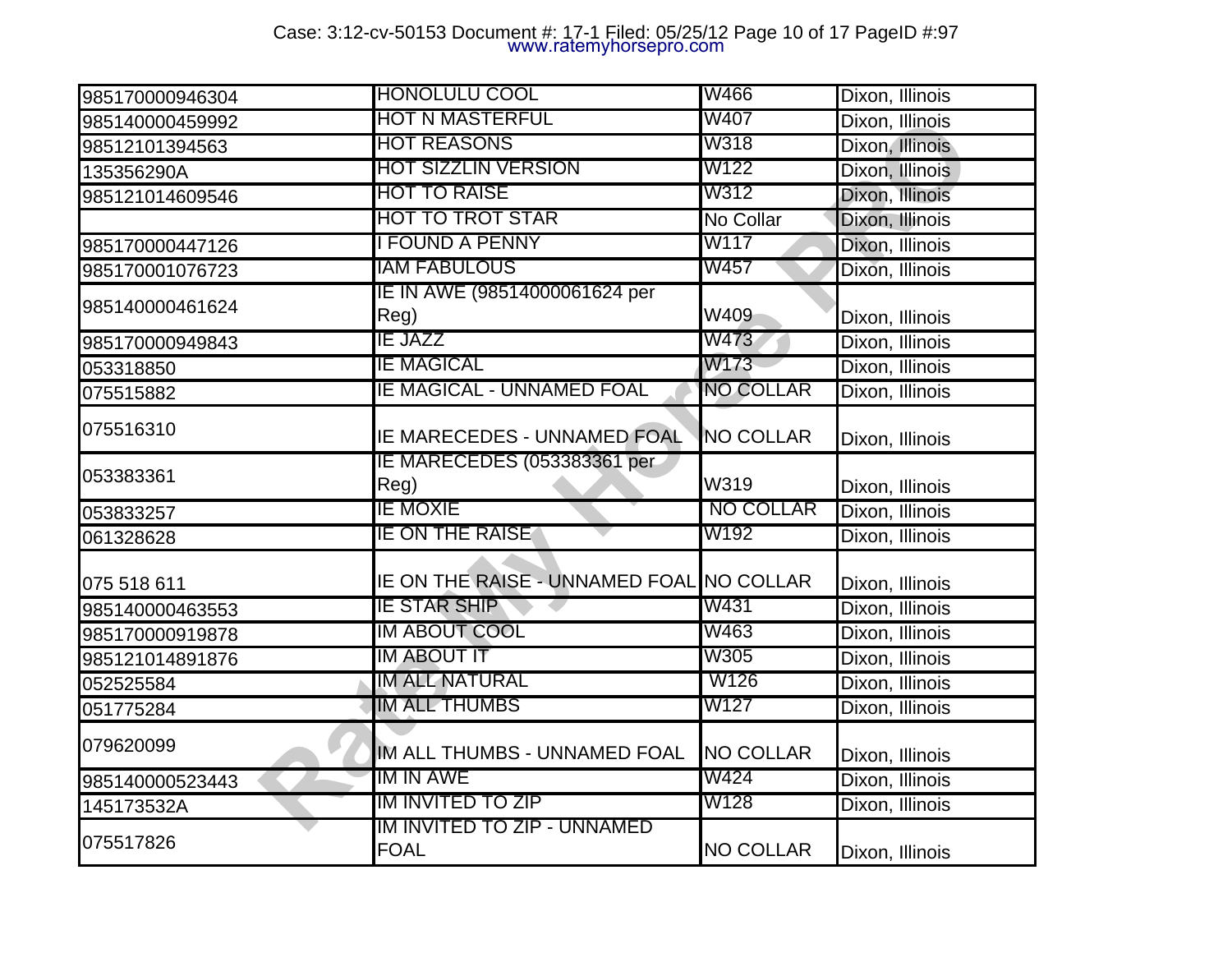# Case: 3:12-cv-50153 Document #: 17-1 Filed: 05/25/12 Page 11 of 17 PageID #:98 www.ratemyhorsepro.com

| 985170000951830 | <b>IMPERIAL PALACE</b>                             | W477             | Dixon, Illinois |
|-----------------|----------------------------------------------------|------------------|-----------------|
| 052036878       | <b>IMPERIAL REASON</b>                             | W006             | Dixon, Illinois |
| 096775827       | <b>INVEST IN A NATURAL</b>                         | W146             | Dixon, Illinois |
| 985170000595021 | <b>INVITED TO THE PARTY</b>                        | W105             | Dixon, Illinois |
| 053098358       | <b>JDZ MADISON COUNTY</b>                          | W134             | Dixon, Illinois |
| 075340794       | JDZ MADISON COUNTY -<br>UNNAMED FOAL               | <b>NO COLLAR</b> |                 |
|                 | <b>JDZS HOT</b>                                    | W135             | Dixon, Illinois |
| 060611805       | JUST CALL ME DIXIE                                 | W136             | Dixon, Illinois |
| 145215190A      |                                                    |                  | Dixon, Illinois |
| 051610554       | <b>JUSTA KID CLU</b>                               | W131             | Dixon, Illinois |
| 985140000505418 | <b>KENNE RAISEM</b>                                | W403             | Dixon, Illinois |
| 985170000596695 | <b>KIND WILLY</b>                                  | W342             | Dixon, Illinois |
| 985170000952832 | <b>KRISTAL KREEK</b>                               | W460             | Dixon, Illinois |
| 985170001032234 | <u>KRYMSUN N KLOVER</u>                            | W459             | Dixon, Illinois |
| 052033639       | LACIOUS                                            | W137             | Dixon, Illinois |
| 135616655A      | <b>MAGIC HOTROD</b>                                | W142             | Dixon, Illinois |
| 075340297       | MAGIC HOTROD - UNNAMED FOAL NO COLLAR              |                  | Dixon, Illinois |
| 985170001033320 | <b>MAN FROM LARIME</b>                             | W456             | Dixon, Illinois |
| 985121008885511 | <b>ME MYSELF AND I</b>                             | W186             | Dixon, Illinois |
|                 | <b>MELLOW BREW</b>                                 | W144             | Dixon, Illinois |
| 985170000974628 | MONEY IS HOT                                       | W475             | Dixon, Illinois |
| 985140000350495 | <b>MONEYS MOXIE RECIP</b>                          | <b>B263</b>      | Dixon, Illinois |
| 985170001032576 | <b>MONEYS MOXIE RECIP - UNNAMED</b><br><b>FOAL</b> | <b>NO COLLAR</b> | Dixon, Illinois |
| 052297847       | <b>MOXIES SHADOW/FRENCHY</b>                       | NO COLLAR        | Dixon, Illinois |
| 985170000573743 | <b>MR ACOOLEST</b>                                 | W336             | Dixon, Illinois |
| 985121014625512 | MTK BOB BARANN                                     | <b>W316</b>      | Dixon, Illinois |
| 096827262       | <b>MTK FOREVER COOLEST</b>                         | W163             | Dixon, Illinois |
| 985121014911053 | <b>MTK KOKOMO WAY</b>                              | W322             | Dixon, Illinois |
| 985140000512788 | MTK RAZAMATAZ                                      | W429             | Dixon, Illinois |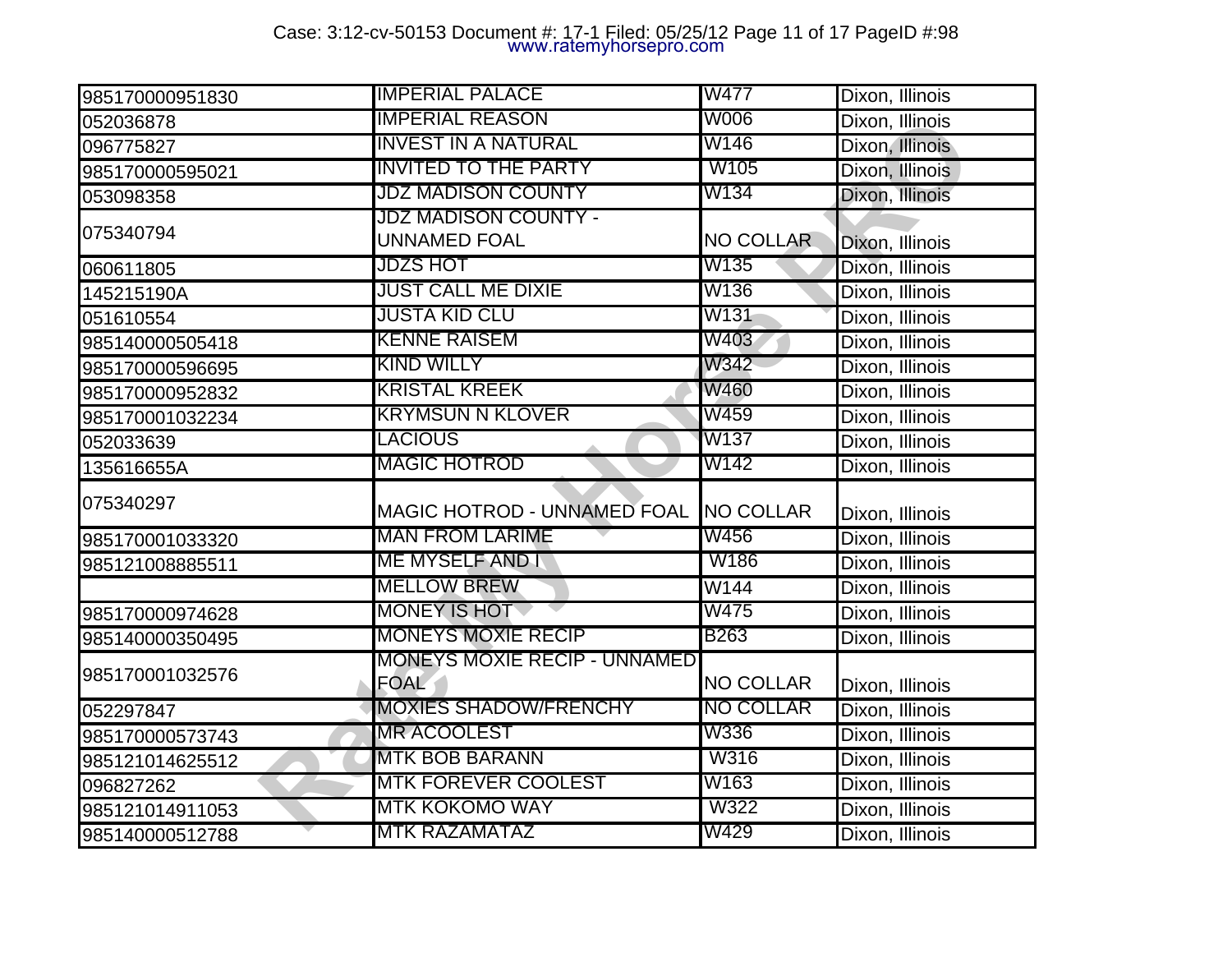# Case: 3:12-cv-50153 Document #: 17-1 Filed: 05/25/12 Page 12 of 17 PageID #:99 www.ratemyhorsepro.com

| 985140000537419 | <b>MTK SAC MASTER</b>                              | W417             | Dixon, Illinois |
|-----------------|----------------------------------------------------|------------------|-----------------|
| 985121018075156 | <b>MTK SCORES MORE</b>                             | W345             | Dixon, Illinois |
|                 | <b>MY NAME IN NEON</b>                             | <b>B247</b>      | Dixon, Illinois |
| 985140000525925 | <b>MY SOULS INIT</b>                               | W412             | Dixon, Illinois |
| 052082546       | NI THUMB ONE                                       | W147             | Dixon, Illinois |
| 075265581       | NI THUMB ONE - UNNAMED FOAL                        | <b>NO COLLAR</b> | Dixon, Illinois |
| 985170001067395 | NO HOOPS TO JUMP                                   | W451             | Dixon, Illinois |
| 075516859       | NO NAME - RECIP                                    | G326             | Dixon, Illinois |
| 985170000981603 | <b>OBSERVATION POINT</b>                           | W478             | Dixon, Illinois |
| 985170000954083 | <b>ONE POSH KID</b>                                | W476             | Dixon, Illinois |
| 985121018261204 | <b>OPTIONAL ATTIRE</b>                             | W330             | Dixon, Illinois |
| 985121018001963 | <b>OUT N ABOUT GIRL</b>                            | W353             | Dixon, Illinois |
| 985140000479663 | <b>PASS THE FAITH</b>                              | <b>W507</b>      | Dixon, Illinois |
| 075374019       | PASS THE FAITH - UNNAMED FOAL NO COLLAR            |                  | Dixon, Illinois |
| 075359589       | <b>PHENOMENAL MS RECIP-</b><br><b>UNNAMED FOAL</b> | <b>NO COLLAR</b> | Dixon, Illinois |
| 985121015255272 | PHENOMENOL MS RECIP                                | G259             | Dixon, Illinois |
| 985140000312989 | PICK ME PLEASE - RECIP.                            | G376             | Dixon, Illinois |
| 075348530       | PICK ME PLEASE - UNNAMED FOAL NO COLLAR            |                  | Dixon, Illinois |
| 985121017991125 | <b>PICK POLLY</b>                                  | <b>W331</b>      | Dixon, Illinois |
| 985140000460550 | <b>PIZZAZACUTE</b>                                 | W404             | Dixon, Illinois |
| 985170001031512 | PIZZAZZY LADY RECIP                                | G324             | Dixon, Illinois |
| <b>NO CHIP</b>  | <b>PIZZAZZY LADY RECIP</b>                         | <b>B506</b>      | Dixon, Illinois |
| <b>NO CHIP</b>  | PIZZAZZY LADY RECIP                                | <b>B505</b>      | Dixon, Illinois |
| 14530952A       | <b>PIZZAZZY LADY RECIP</b>                         | G329             | Dixon, Illinois |
| 075344052       | PIZZAZZY LADY RECIP - UNNAMED<br><b>FOAL</b>       | <b>NO COLLAR</b> | Dixon, Illinois |
| 079612024       | PIZZAZZY LADY RECIP - UNNAMED<br><b>FOAL</b>       | <b>NO COLLAR</b> | Dixon, Illinois |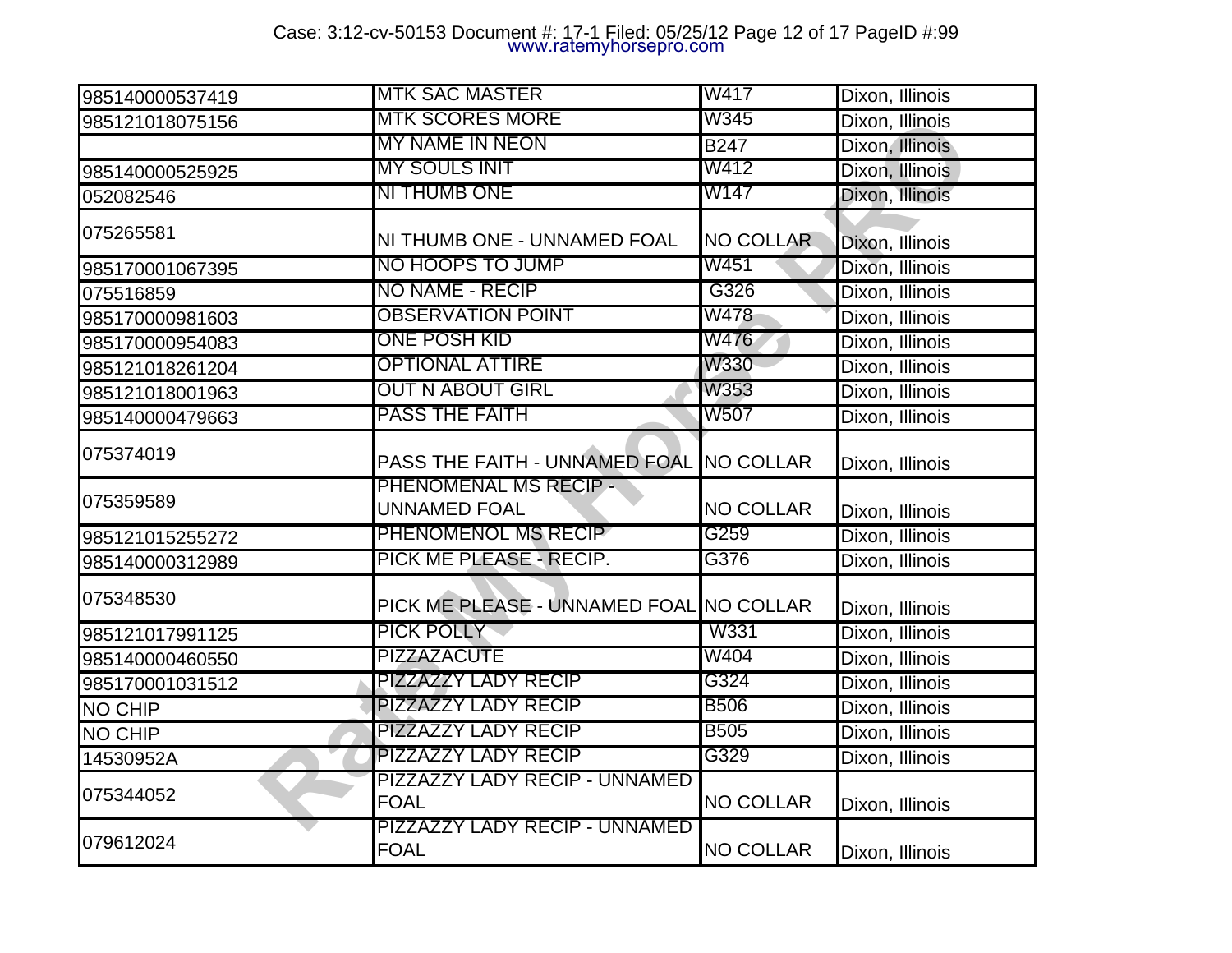|                  | PIZZAZZY LADY RECIP - UNNAMED                     |                  |                 |
|------------------|---------------------------------------------------|------------------|-----------------|
| 075523352        | <b>FOAL</b>                                       | <b>NO COLLAR</b> | Dixon, Illinois |
| 135233140A       | POTENTIAL FORTUNE                                 | W149             | Dixon, Illinois |
| 079630116        | POTENTIAL FORTUNE - UNNAMED<br><b>FOAL</b>        | <b>NO COLLAR</b> | Dixon, Illinois |
| 049583546        | POTENTIAL TOUCH                                   | W150             | Dixon, Illinois |
| 075518091        | <b>POTENTIAL TOUCH - UNNAMED</b><br><b>FOAL</b>   | <b>NO COLLAR</b> | Dixon, Illinois |
| 985170000950762  | <b>RAGWEED RALLY</b>                              | W465             | Dixon, Illinois |
| 9851400000525750 | RAINDROPS N RAINBOS                               | R <sub>509</sub> | Dixon, Illinois |
| <b>NO CHIP</b>   | RAINDROPS N RAINBOS -<br><b>UNNAMED FOAL</b>      | <b>NO COLLAR</b> | Dixon, Illinois |
| 985170000561967  | <b>RAISEN KEN</b>                                 | <b>W337</b>      | Dixon, Illinois |
| 147573153A       | <b>RB TOUCH OF MOXIE-RECIP</b>                    | <b>B240</b>      | Dixon, Illinois |
| 135267196A       | <b>RC TILTED PALACE</b>                           | <b>NONE</b>      | Dixon, Illinois |
| 985170000357276  | <b>REAL GOOD REASON</b>                           | <b>W360</b>      | Dixon, Illinois |
| 135309645A       | <b>REALLY COOLEST</b>                             | W155             | Dixon, Illinois |
| 075344038        | <b>REALLY COOLEST - UNNAMED</b><br><b>FOAL</b>    | <b>NO COLLAR</b> | Dixon, Illinois |
| 985121015279185  | <b>REASON TO BE GOOD</b>                          | W326             | Dixon, Illinois |
| <b>NO CHIP</b>   | <b>RECIP/MY NAME IN NEON</b>                      | <b>B357</b>      | Dixon, Illinois |
| 985170000918667  | <b>RED BRICK ROAD</b>                             | W468             | Dixon, Illinois |
| 052032512        | <b>REFLECTIONS OF MR</b>                          | W314             | Dixon, Illinois |
| 079633095        | <b>REFLECTIONS OF MR - UNNAMED</b><br><b>FOAL</b> | <b>NO COLLAR</b> | Dixon, Illinois |
| 135554622A       | <b>REGAL HONOR</b>                                | W156             | Dixon, Illinois |
| 145333763A       | <b>REGALLY INVITED</b>                            | W165             | Dixon, Illinois |
| 075525848        | REGALLY INVITED - UNNAMED<br><b>FOAL</b>          | <b>NO COLLAR</b> | Dixon, Illinois |
| 985140000532735  | <b>RIOS MARECEDES</b>                             | W418             | Dixon, Illinois |
| 985140000512908  | <b>ROCK HAPPY</b>                                 | W447             | Dixon, Illinois |
| 985170001069961  | ROCKIN AND A REELIN                               | W458             | Dixon, Illinois |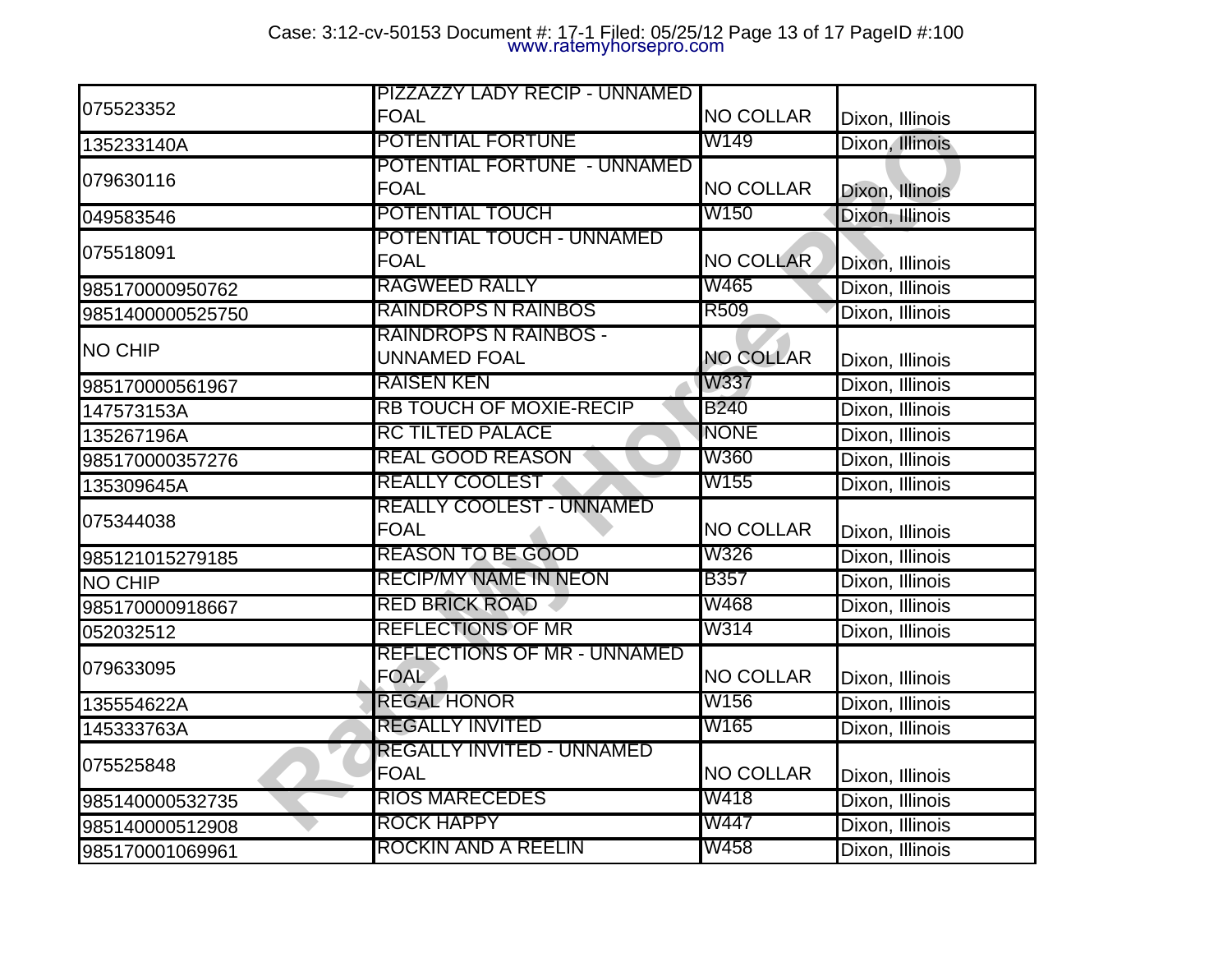# Case: 3:12-cv-50153 Document #: 17-1 Filed: 05/25/12 Page 14 of 17 PageID #:101 www.ratemyhorsepro.com

| 985170000981470 | <b>ROLLOWED SPUR</b>                                          | W464             | Dixon, Illinois                    |
|-----------------|---------------------------------------------------------------|------------------|------------------------------------|
| 985170001029837 | <b>SCULPTURED IN IRON</b>                                     | W240             | Dixon, Illinois                    |
| 052261120       | <b>SECURE WITH CASH</b>                                       | W510             | Dixon, Illinois                    |
| 075514290       | SECURE WITH CASH - UNNAMED<br><b>FOAL</b>                     | <b>NO COLLAR</b> | Dixon, Illinois                    |
| 985170000958609 | <b>SHDA PUTA RING ON IT</b>                                   | W471             | Dixon, Illinois                    |
| 053774013       | <b>SHE GOT LEGS</b>                                           | W162             | Dixon, Illinois                    |
| 145511495A      | SHE SCORES - RECIP.                                           | G317             | Dixon, Illinois                    |
| 075376789       | <b>SHE SCORES - UNNAMED FOAL</b>                              | <b>NO COLLAR</b> | Dixon, Illinois                    |
| 075344039       | SHES A TELUSIVE KID RECIP -<br>UNNAMED FOAL                   | <b>NO COLLAR</b> | Dixon, Illinois                    |
| 053119776       | <b>SHES COOLEST</b>                                           | W202             | Dixon, Illinois                    |
| 985170001074515 | SHES COOLEST - UNNAMED FOAL                                   | <b>NO COLLAR</b> | Dixon, Illinois                    |
| 075337812       | <b>SHES PROMISCOUS RECIP -</b><br>UNNAMED FOAL                | <b>NO COLLAR</b> | Dixon, Illinois                    |
|                 |                                                               |                  |                                    |
| 145238117A      | SHES PROMISCUOUS RECIP                                        | G423             | Dixon, Illinois                    |
| 985140000538029 | <b>SHEZA TELUSIVE KID RECIP</b>                               | G470             | Dixon, Illinois                    |
| 985140000525744 | <b>SHEZA TRIBUTAUNT</b>                                       | W414             | Dixon, Illinois                    |
| 075378321       | <b>SHEZCOPASETIC - UNNAMED</b><br><b>FOAL</b>                 | <b>NO COLLAR</b> | Dixon, Illinois                    |
| 052300316       | <b>SHEZCOPESETIC</b>                                          | W164             | Dixon, Illinois                    |
| 985140000473653 | <b>SIMPLE WAYS</b>                                            | W153             | Dixon, Illinois                    |
| 985170001081035 | SIMPLE WAYS - UNNAMED FOAL                                    | <b>NO COLLAR</b> | Dixon, Illinois                    |
| 985170001077940 | <b>SMOKEY IN THE GRASS</b>                                    | W453             | Dixon, Illinois                    |
| 98514000521298  | <b>SPITACULAR</b>                                             | W434             | Dixon, Illinois                    |
| 985140000515239 | <b>SPYDR SPY</b>                                              | W438             | Dixon, Illinois                    |
| 075363048       | <b>SUM BREEZE - UNNAMED FOAL</b>                              | <b>NO COLLAR</b> | Dixon, Illinois                    |
| 98512015266705  | SUM BREEZE (985121015266705)<br>per reg)<br><b>SUM FOR ME</b> | W157<br>W199     | Dixon, Illinois<br>Dixon, Illinois |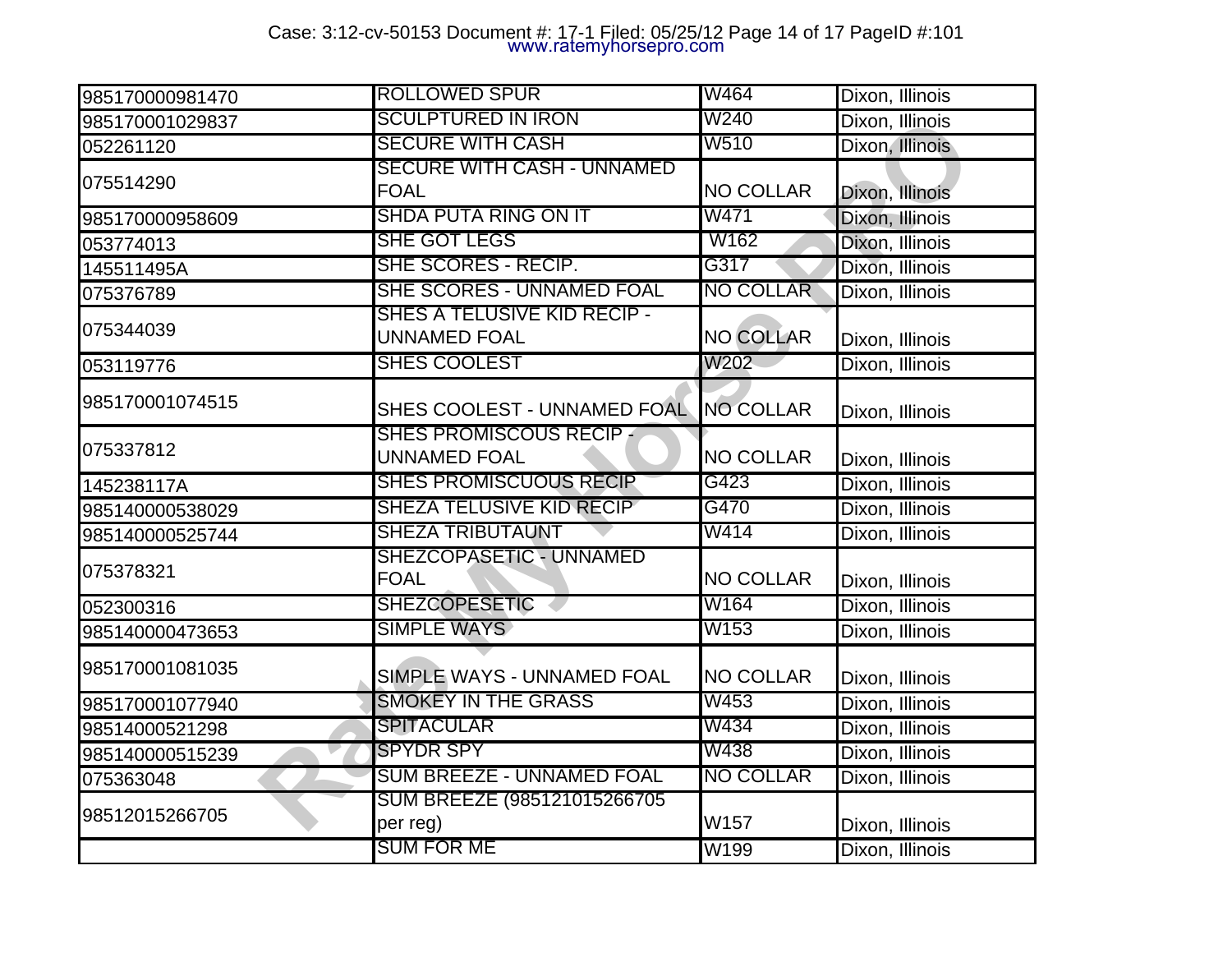# Case: 3:12-cv-50153 Document #: 17-1 Filed: 05/25/12 Page 15 of 17 PageID #:102 www.ratemyhorsepro.com

| 985170001076450 | <b>SWAP YOUR RIDE</b>                              | <b>W452</b>      | Dixon, Illinois |
|-----------------|----------------------------------------------------|------------------|-----------------|
| 985140000508533 | <b>SWIFT ALL THE TIME</b>                          | O353             | Dixon, Illinois |
| 985140000458879 | TETHER MY LEATHER                                  | W421             | Dixon, Illinois |
| 985140000511866 | <b>TEXAS BREEZE</b>                                | W172             | Dixon, Illinois |
| 051626318       | THE MASTERFUL MISS                                 | W <sub>187</sub> | Dixon, Illinois |
| 985121015137795 | THEBESTSUDDEN ASSET                                | W206             | Dixon, Illinois |
| 075271819       | <b>THEBESTSUDDENASSET -</b><br>UNNAMED FOAL        | <b>NO COLLAR</b> | Dixon, Illinois |
| 985170000973933 | THIS RIDERS HOT                                    | W462             | Dixon, Illinois |
| 075517287       | THUMBKINDA DEBUT - UNNAMED<br><b>FOAL</b>          | <b>NO COLLAR</b> | Dixon, Illinois |
| 052274354       | THUMBKINDA DEBUT (0522274351<br>per Reg)           | W169             | Dixon, Illinois |
| 052286038       | THUMIN UP A RIDE                                   | W170             | Dixon, Illinois |
| 052095791       | THUMPTIN JAZZY                                     | ∕W171            | Dixon, Illinois |
| 985140000398520 | TNT RED                                            | W178             | Dixon, Illinois |
| 985121018253922 | TO BE REASONED WITH                                | W340             | Dixon, Illinois |
| 985140000397123 | <b>TOLLWAY WALTZ</b>                               | W440             | Dixon, Illinois |
| 077039289       | <b>FOUCHDOWN SCARLET</b>                           | W189             | Dixon, Illinois |
| 075362093       | <b>TOUCHDOWN SCARLETT -</b><br><b>UNNAMED FOAL</b> | <b>NO COLLAR</b> | Dixon, Illinois |
| 076819518       | TOUCHED BY SECURITEE                               | W004             | Dixon, Illinois |
| 985170001077584 | TOUCHING A RAINBOW                                 | W140             | Dixon, Illinois |
| 985170001032506 | TOUCHING A RAINBOW -<br>UNNAMED FOAL               | <b>NO COLLAR</b> | Dixon, Illinois |
| 985140000444126 | <b>TRIBUTE SCORES</b>                              | W419             | Dixon, Illinois |
| 985140000462414 | <b>TULIPS</b>                                      | W416             | Dixon, Illinois |
| 985140000509004 | ULTIMATE TOOL (98514000509004<br>per Reg)          | W437             | Dixon, Illinois |
| 985140000462970 | <b>UNFORGETTABLE DETAIL</b>                        | W450             | Dixon, Illinois |
| 075376006       | UNNAMED FOAL OF HAPPYROCK<br><b>ANNIE</b>          | <b>NO COLLAR</b> | Dixon, Illinois |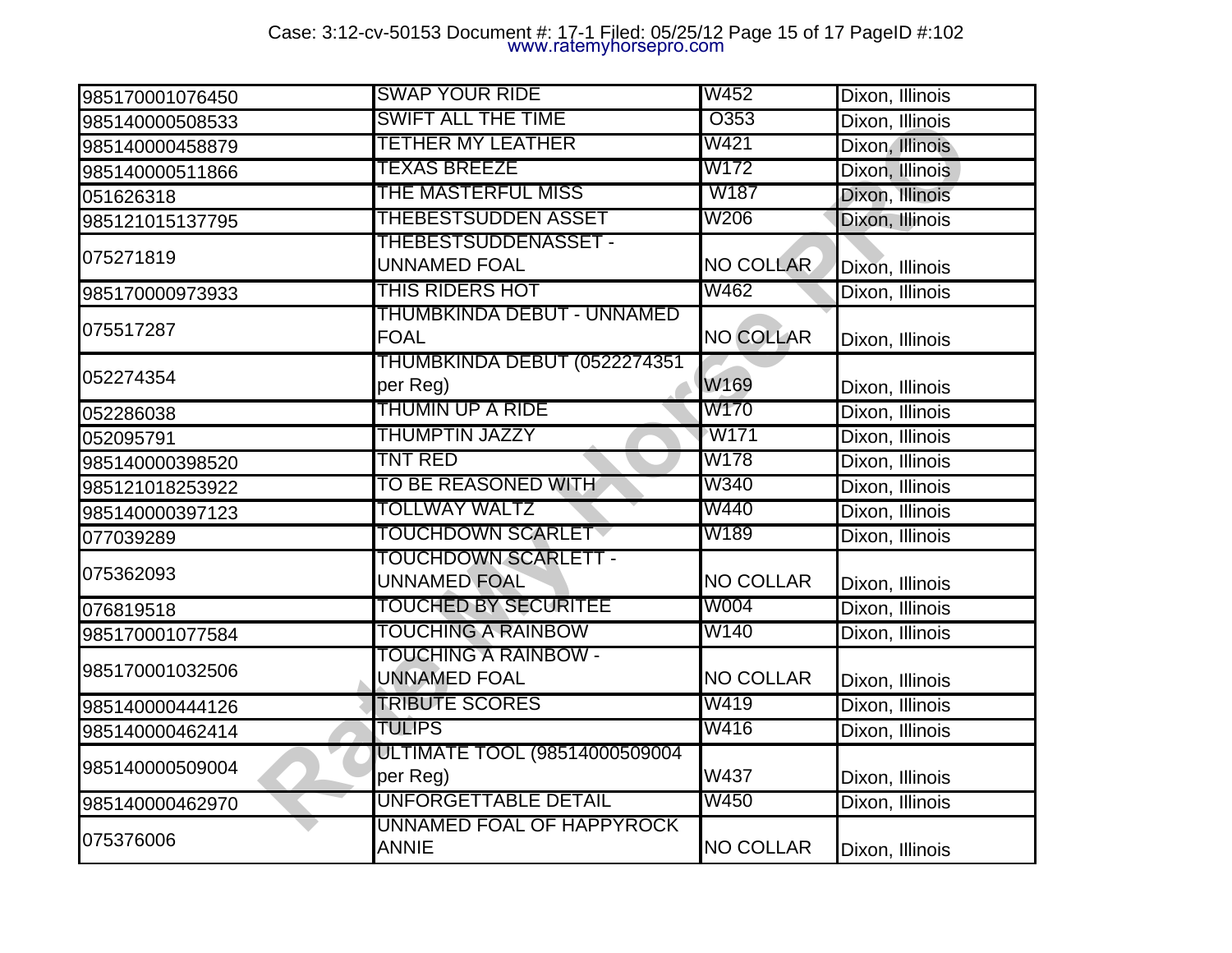# Case: 3:12-cv-50153 Document #: 17-1 Filed: 05/25/12 Page 16 of 17 PageID #:103 www.ratemyhorsepro.com

| 985170000966378  | <b>UP LOAD</b>                           | W472             | Dixon, Illinois           |
|------------------|------------------------------------------|------------------|---------------------------|
| 049324523        | VAN VALLEY MR/BOB                        | <b>NO COLLAR</b> | Dixon, Illinois           |
| 135263396A       | <b>WEEKEND ODYSSEY</b>                   | W176             | Dixon, Illinois           |
| 075519818        | WEEKEND ODYSSEY - UNNAMED<br><b>FOAL</b> | <b>NO COLLAR</b> | Dixon, Illinois           |
| 985140000507705  | <b>WESTERN CALL GIRL</b>                 | W432             | Dixon, Illinois           |
| 985140000501548  | <b>WILL BE A NATURAL</b>                 | W260             | Dixon, Illinois           |
| 9851700001075280 | WILL N KATE (985170001075289)            | W455             | Dixon, Illinois           |
| 985140000446833  | <b>WILL PASS THE FAITH</b>               | W442             | Dixon, Illinois           |
| 985140000525763  | <b>WILLY DIVA</b>                        | W443             | Dixon, Illinois           |
| 985140000535036  | <b>WILLY IMPULSIVE</b>                   | W427             | Dixon, Illinois           |
| 985140000454439  | <b>WILLYS INVITATION</b>                 | W281             | Dixon, Illinois           |
| 985140000456742  | <b>ZAZZLE</b>                            | W428             | Dixon, Illinois           |
| 985140000515377  | <b>ZIPPED IN TIME</b>                    | W203             | Dixon, Illinois           |
| 075523326        | ZIPPED IN TIME - UNNAMED FOAL            | <b>NO COLLAR</b> | Dixon, Illinois           |
| 050 545 889      | <b>SUDDEN INSTINCT</b>                   |                  | Eldora, Iowa              |
| 985170000449950  | <b>DOODLE JUMP</b>                       | W362             | Fondulac, Wisconsin       |
| 985121014595278  | <b>HOTSUM MAN</b>                        | W321             | Fondulac, Wisconsin       |
| 985170000487418  | <b>JUST CALL WILLY</b>                   | <b>W365</b>      | Fondulac, Wisconsin       |
| 985121018242169  | <b>RAISE EM GOOD</b>                     | W329             | Fondulac, Wisconsin       |
| 096 635 119      | <b>RC WILL I BE GOOD</b>                 | W232             | Harwinton,<br>Connecticut |
|                  | CAREFUL WHO U INVITE                     | W207             | Horace, North Dakota      |
| 985170000358447  | <b>GOOD WILL MOXIE</b>                   | <b>W357</b>      | Horace, North Dakota      |
| 096 824 865      | <b>IE COPY</b>                           |                  | Horace, North Dakota      |
| 094 547 277      | <b>IE IBEAGOODONE</b>                    | W238             | Horace, North Dakota      |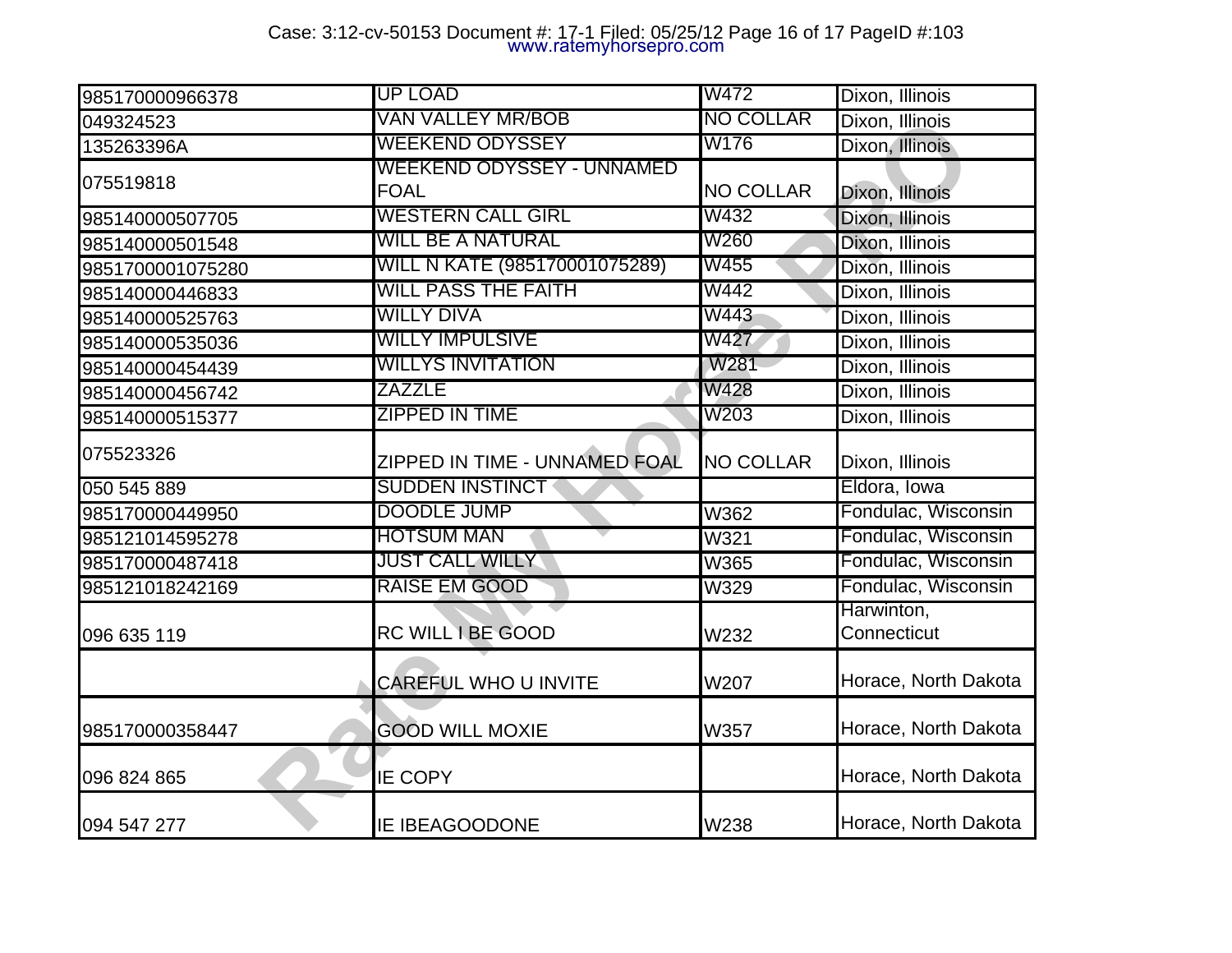## Case: 3:12-cv-50153 Document #: 17-1 Filed: 05/25/12 Page 17 of 17 PageID #:104 www.ratemyhorsepro.com

| 094 539 022     | <b>WILLY HAS POTENTIAL</b> | W230        | Horace, North Dakota |
|-----------------|----------------------------|-------------|----------------------|
| 985170000597710 | <b>KID JEWELS</b>          | W343        | Kentucky             |
| 985140000460172 | <b>LIPS ALOCKIN</b>        | W436        | Mason, Michigan      |
| 094 541 551     | <b>ANEXECUTIONIST</b>      | W272        | Michigan             |
| 985140000460183 | <b>RUNNING BACK FLASH</b>  | W425        | <b>Michigan</b>      |
| 985121018256789 | <b>GOOD COUNTY</b>         | <b>W350</b> | Morrison, Florida    |
| 985121014630351 | <b>WILLYS BOX</b>          | W311        | Morrison, Florida    |
| 985140000444274 | <b>WILLYS DUTY</b>         | W264        | Morrison, Florida    |
|                 | <b>RED CARPET RITA</b>     | No collar   | Ohio                 |
| 985121014595910 | <b>GOOD WEEKEND</b>        | W315        | Ottawa Lake, MI      |
| 985170000334779 | <b>WILL BE BRIO</b>        | <b>W352</b> | Ottawa Lake, MI      |
| 985170000481384 | <b>KIT DELUCA</b>          | <b>W368</b> | Ottawa Lake, MI      |
| 985170000448373 | <b>MS MAE FLASH</b>        |             | Ottawa Lake, MI      |
| 985170000571868 | <b>PASS ME GOOD</b>        | W334        | Ottawa Lake, MI      |
| 135 412 366A    | <b>AROOSTER</b>            |             | Pilot Point, Texas   |
| 985140000512695 | <b>SUM HOT SQUIGGLE</b>    | W426        | Reddick, Florida     |
| 985140000536087 | <b>ROCK COUNTY KID</b>     | <b>W444</b> | Reddick, Florida     |
| 985140000222427 | <b>ACOOLEST TIFFANY</b>    | W253        | Republic, Ohio       |
| 985140000518591 | <b>ILL BE A TOUCHDOWN</b>  | W278        | Republic, Ohio       |
| 985140000444366 | <b>LEATHER N TAILS</b>     | W420        | Republic, Ohio       |
| 985140000397785 | <b>SHEZASCARLETTWINDER</b> | W423        | Republic, Ohio       |
| 985121015116572 | <b>STYLIN CLASSY</b>       | W324        | Republic, Ohio       |
| 985121013947048 | <b>SHES EXECUTE</b>        | W302        | Roberta, Georgia     |
| 094 543 365     | <b>WILLYS HOT HOT HOT</b>  | <b>W236</b> | Roberta, Georgia     |
|                 | <b>SCULPTURED IN IRON</b>  |             | Sycamore, Illinois   |
| 985140000499058 | I WILL BE HOT              | W182        | Talala, Oklahoma     |
| 094 542 890     | <b>TOUCHDOWN CALI</b>      | W509        | Talala, Oklahoma     |
| 985140000465055 | <b>WILLY DONE DUNIT</b>    | W279        | Talala, Oklahoma     |
| 985170000354400 | <b>GOOD GOOD MOLLY</b>     | W355        |                      |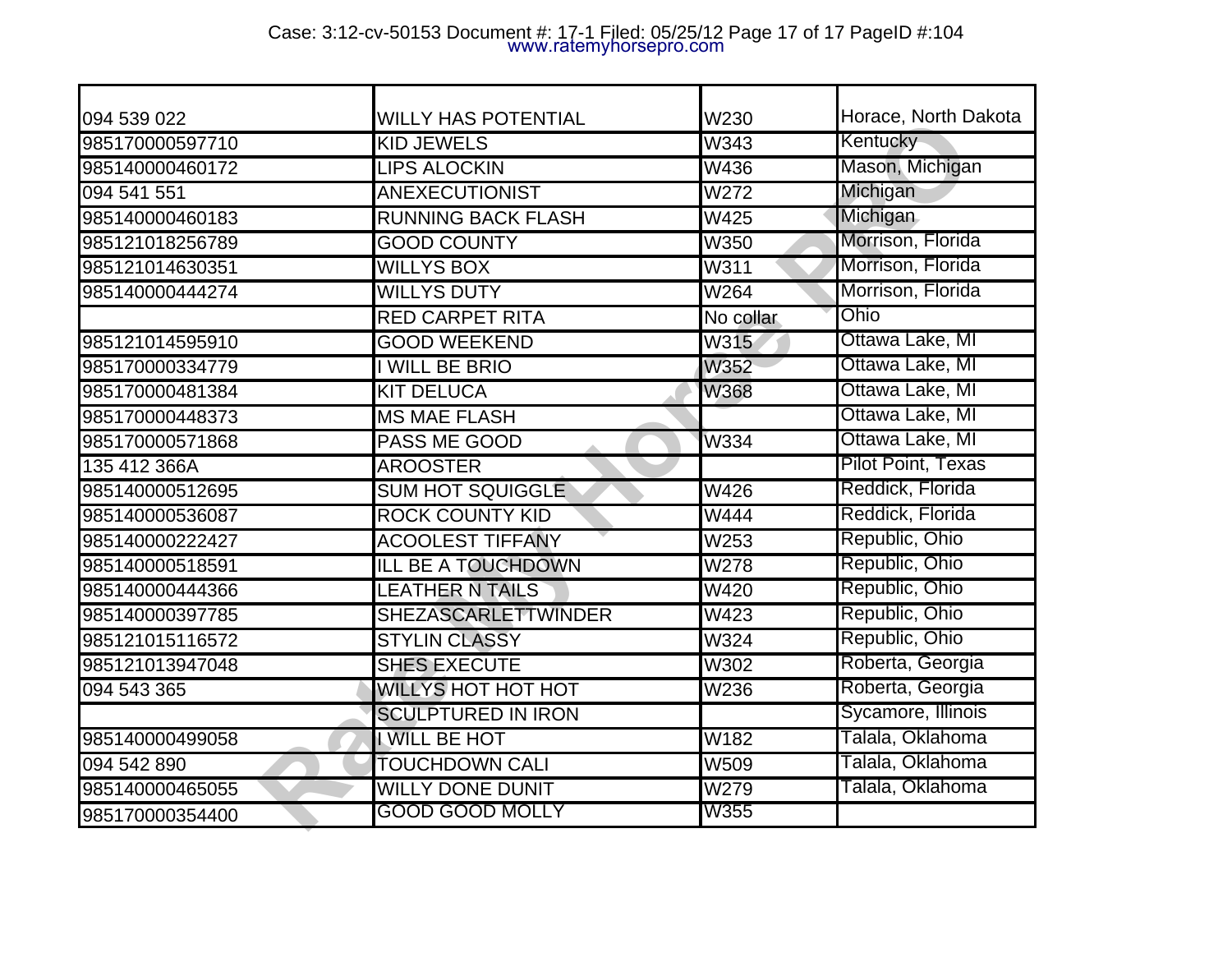### Case: 3:12-cv-50153 Document #: 17-2 Filed: 05/25/12 Page 1 of 1 PageID #:105 www.ratemyhorsepro.com

| Saddle Maker       | Description                          |
|--------------------|--------------------------------------|
| Phil Harris        | 5320560236 Western Show Saddle 10/05 |
| <b>Phil Harris</b> | 5321151020 Western Show Saddle 05/11 |
| <b>Phil Harris</b> | 5320461882 Western Show Saddle 10/04 |
| <b>Phil Harris</b> | 5320251935 Western Show Saddle 12/01 |
| <b>Phil Harris</b> | 5320151665 Western Show Saddle 05/01 |
| <b>Phil Harris</b> | 5329650640 Western Show Saddle 05/97 |
| <b>Phil Harris</b> | 5320150920 Western Show Saddle 11/01 |
| <b>Phil Harris</b> | 5320050392 Western Show Saddle 12/99 |
| <b>Phil Harris</b> | 5320351308 Western Show Saddle 12/02 |
| <b>Phil Harris</b> | 5320351309 Western Show Saddle 12/02 |
| <b>Blue Ribbon</b> | BR09371. Western Show Saddle 2009    |
| <b>Blue Ribbon</b> | BR11240 Western Show Saddle 2011     |
| <b>Blue Ribbon</b> | BR11242 Western Show Saddle 2011     |

**Rate My Horse PRO**

### **ATTACHMENT B**